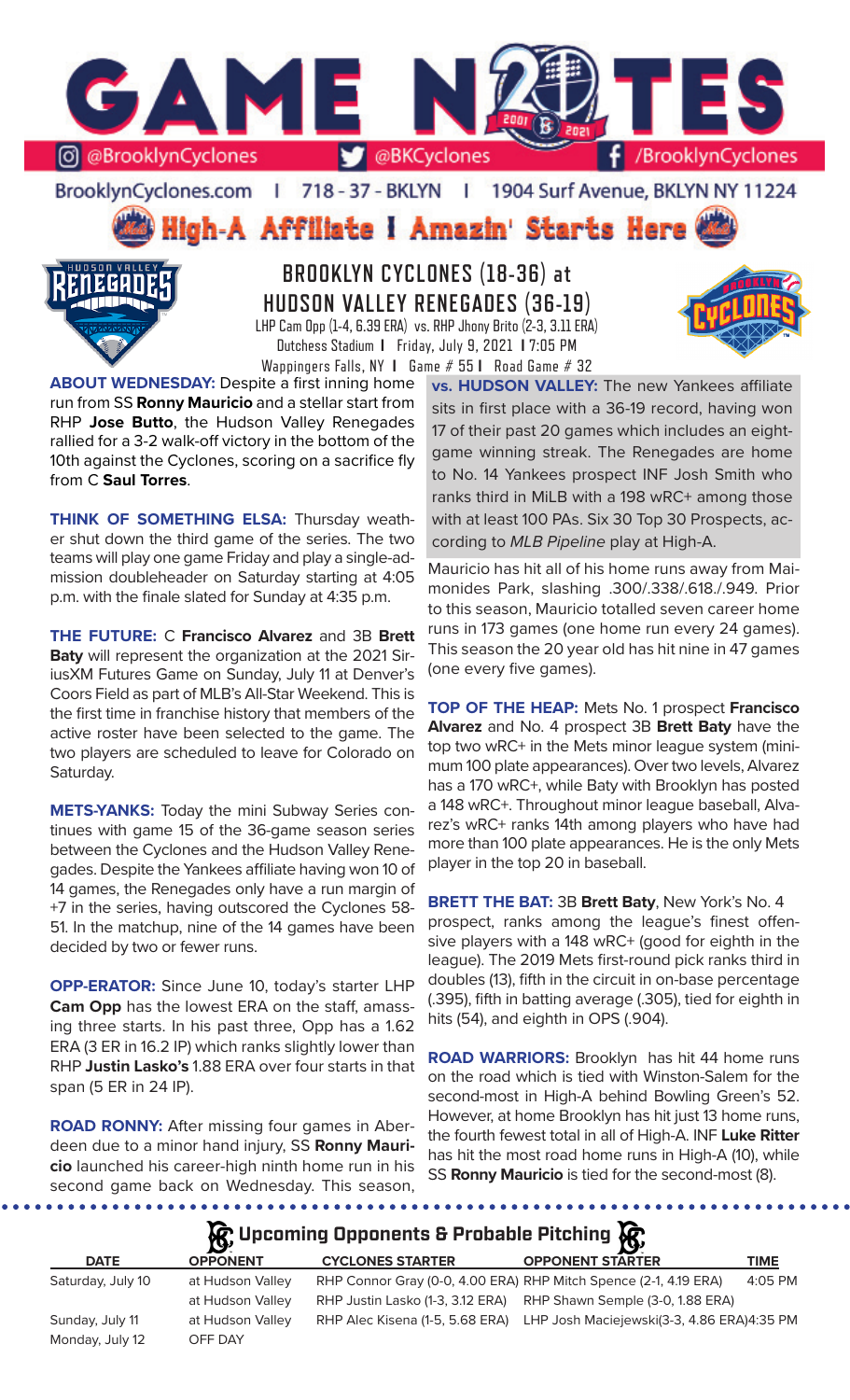# **JULY 9 AT HUDSON VALLEY STARTING PITCHER PAGE 2**

| # 33                       | <b>CAM OPP</b>                  |                                                               | <b>LHP</b> |
|----------------------------|---------------------------------|---------------------------------------------------------------|------------|
| Height: 5-10               |                                 | Weight: 185                                                   |            |
| <b>Bats: Left</b>          |                                 | <b>Throws: Left</b>                                           |            |
|                            | Date of Birth: November 4, 1995 | Age: 25                                                       |            |
| Hometown: London, UK       |                                 |                                                               |            |
|                            |                                 | How Obtained: Signed as a minor league free agent, 12/16/2020 |            |
| <b>College: West Point</b> |                                 |                                                               |            |
|                            |                                 |                                                               |            |

**LAST TIME:** Opp struck out a career-high seven batters over five innings, allowing one earned run and one unearned run in Aberdeen against the Baltimore affiliate.

**OPP-ERATOR:** Since June 10, Opp has the lowest ERA on the staff, amassing three starts. In his past three starts, Opp has a 1.62 ERA (3 ER in 16.2 IP) which ranks slightly lower than RHP Justin Lasko's 1.88 ERA over four starts in that span (5 ER in 24 IP).

**METRICS:** While Opp posts a 3.39 FIP which is the lowest amongst the starting pitchers, he has a 6.39 ERA, having allowed 27 hits over 25 1/3 innings. Opponents are hitting .338 against him on balls in play.

**COMMISSIONED:** Opp is an officer in the United States Army though currently in the Army Reserves due to a waiver he received to pitch in baseball professionally. He trained for two years in the military and went to flight school for one year. His current responsibilities are to promote the Army and its opportunities in the military.

**ARMY MAN:** Opp pitched at West Point in New York for Army for four seasons, posting a 4.11 ERA over 181.2 innings with the Black Knights. At the end of his junior season, he recorded the final two outs of the Patriot League championship game against Navy in 2018. That year in the Super Regionals, Opp pitched 1.2 innings to close out Army's massive 5-1 upset of NC State in the College World Series.

**WORLD TRAVELER:** Opp's father worked for Deloitte and traveled around the world with the company. Opp was born in Colorado, moved to Chicago, and spent most of his childhood and teenage years in London, England. Opp had also lived in Indiana, Texas, and North Carolina before signing with the Mets.

**INDEPENDENT BALL:** Opp pitched with the Evansville Ot-

| 2021 GAME-BY-GAME |             |            |            |     |                 |                |                |                |                |           |            |
|-------------------|-------------|------------|------------|-----|-----------------|----------------|----------------|----------------|----------------|-----------|------------|
|                   |             |            |            |     | High-A Brooklyn |                |                |                |                |           |            |
|                   | <b>DATE</b> | <b>OPP</b> | <b>DEC</b> | IP  | н               | R              | ER             | BB             | κ              | HR        | <b>AVG</b> |
|                   | 7/1         | @ ABD      | L          | 5.0 | 3               | $\overline{2}$ | 1              |                | 7              | $\Omega$  | .262       |
|                   | 6/25        | <b>JS</b>  | W          | 5.2 | 3               | $\overline{2}$ | $\overline{2}$ |                | 3              | 1         | .286       |
|                   | 6/10        | <b>HV</b>  | L          | 6.0 | 3               | 1              | O              | 2              | 4              | $\Omega$  | .328       |
|                   | 6/3         | $@$ JS     |            | 3.0 | 6               | 3              | $\overline{2}$ | O              | $\overline{2}$ | $\Omega$  | .409       |
|                   | 5/27        | @ABD       | L          | 2.0 | 7               | 8              | 8              | $\overline{2}$ | 5              | $\Omega$  | <b>444</b> |
|                   | 5/22        | <b>HV</b>  |            | 3.2 | 5               | 5              | 5              | $\overline{2}$ | 4              | $\Omega$  | .357       |
|                   |             |            |            |     | Low-A St. Lucie |                |                |                |                |           |            |
|                   | <b>DATE</b> | <b>OPP</b> | <b>DEC</b> | ΙP  | н               | R              | ER             | <b>BB</b>      | ĸ              | <b>HR</b> | <b>AVG</b> |
|                   | 5/16        | @DBT       | W          | 5.0 | 4               | 0              | O              |                | 4              | $\Omega$  | .238       |
|                   | 5/11        | @DBT       | W          | 31  | 3               | 1              | O              | 3              | 5              | $\Omega$  | .250       |
|                   | 5/4         | v. JUP     |            | 3.0 | 3               | 1              | 1              | $\overline{2}$ | $\overline{2}$ | 0         | .250       |
|                   |             |            |            |     |                 |                |                |                |                |           |            |

| K/9          | BB/9    | HR/9       |
|--------------|---------|------------|
| 22.1%        | $7.1\%$ | 0.36       |
| <b>BABIP</b> | GB%     | <b>FIP</b> |
| .338         | 45.2%   | 3.39       |

## **OPP'S SEASON AND CAREER HIGHS**

| 2021 Season                                         |                                            | Career                        |
|-----------------------------------------------------|--------------------------------------------|-------------------------------|
| 7 (7/1 at Aberdeen)                                 | <b>Strikeouts</b>                          | 7 (7/1/21 vs. Aberdeen)       |
| None                                                | <b>Double Digit K Games</b>                | None                          |
| 7 (5/27 vs. Aberdeen)                               | <b>High Hits, Game</b>                     | 7 (5/27/21 vs. Aberdeen)      |
| None                                                | High HR, Game                              | None                          |
| 8 (5/27 vs. Aberdeen)                               | <b>High Runs, Game</b>                     | (5/27/21 vs. Aberdeen)        |
| 3 (5/11 @ Daytona)                                  | <b>High Walks, Game</b>                    | 3 (5/11/21 @ Daytona)         |
| 6 IP (6/10 vs. Hudson Valley) Innings Pitched, Game |                                            | 6 IP (6/10 vs. Hudson Valley) |
| None                                                | <b>Complete Games</b>                      | None                          |
| None                                                | <b>Shutouts</b>                            | None                          |
|                                                     | <b>CYCLONES STARTING PITCHER BREAKDOWN</b> |                               |

| 10 |   | 41 | 4.1 | $4-6$                                                 |
|----|---|----|-----|-------------------------------------------------------|
| 2  | Ω | 14 | 7.0 | $2 - 0$                                               |
|    | Ω | 8  | 8.0 | $O-1$                                                 |
| 9  | Ω | 38 | 4.2 | $2 - 7$                                               |
| 5  | 4 | 22 | 4.4 | $1 - 4$                                               |
| 6  |   | 17 | 2.8 | $2 - 4$                                               |
|    | Ω | 5  | 5.0 | $1 - 0$                                               |
|    | Ω | 21 | 5.3 | $1 - 3$                                               |
| 10 | Ω | 41 | 4.1 | $1 - 9$                                               |
|    |   | 27 | 6.8 | $3-1$                                                 |
|    |   |    |     | <b>GS Quality StartsRun SupportRS/Start BC Record</b> |

|                          |    | <b>CATCHER ERA</b> |            |            |
|--------------------------|----|--------------------|------------|------------|
| <b>NAME</b>              | G  | ER                 | <b>INN</b> | <b>ERA</b> |
| Alvarez                  |    | 80                 | 131        | 5.50       |
| Mena                     | 8  | 31                 | 67         | 4.16       |
| Senger                   | 9  | 44                 | 81         | 4.89       |
| Uriarte                  | 17 | 71                 | 135.1      | 4.72       |
| <b>TUINE DREAIZHAINI</b> |    |                    |            |            |

| <b>BROOKLYN CYCLONES PITCHING BREAKDOWN.</b> |                                            |  |  |  |  |  |  |  |  |                               |                                                            |                                              |                               |  |  |  |  |  |
|----------------------------------------------|--------------------------------------------|--|--|--|--|--|--|--|--|-------------------------------|------------------------------------------------------------|----------------------------------------------|-------------------------------|--|--|--|--|--|
|                                              |                                            |  |  |  |  |  |  |  |  | W-L ERA IP H R ER BB K HR AVG |                                                            |                                              | W-L ERA IP H R ER BB K HR AVG |  |  |  |  |  |
| <b>STARTERS</b>                              | 8-24 5.81 241.2 251 174 156 84 245 42 .264 |  |  |  |  |  |  |  |  |                               | <b>I</b> HOME                                              | 8-15 3.94 201.0 170 102 88 89 204 13 .230    |                               |  |  |  |  |  |
| <b>RELIEVERS</b>                             |                                            |  |  |  |  |  |  |  |  |                               | 10-12  3.54  213.1  178  108  84  120  231  9  .225  ROAD  | 10-21 5.39 254.0 259 180 152 115 272 38 .258 |                               |  |  |  |  |  |
| <b>TOTAL</b>                                 |                                            |  |  |  |  |  |  |  |  |                               | 18-36  4.65  455.0429  282  235  204  476  51  .246  TOTAL | 18-36 4.65 455.0429 282 235 204 476 51 .246  |                               |  |  |  |  |  |

**BULLPEN NOTES**

-LHP Andrew Edwards owns the highest reliever strikeout rate (28.9%)

-RHP Josh Hejka sports a bullpen-lowest 5.4 BB%

-RHP Josh Hejka's 3.26 FIP is the lowest in the Cyclones bullpen.

-RHP Hunter Parsons has a bullpen-lowest .242 BABIP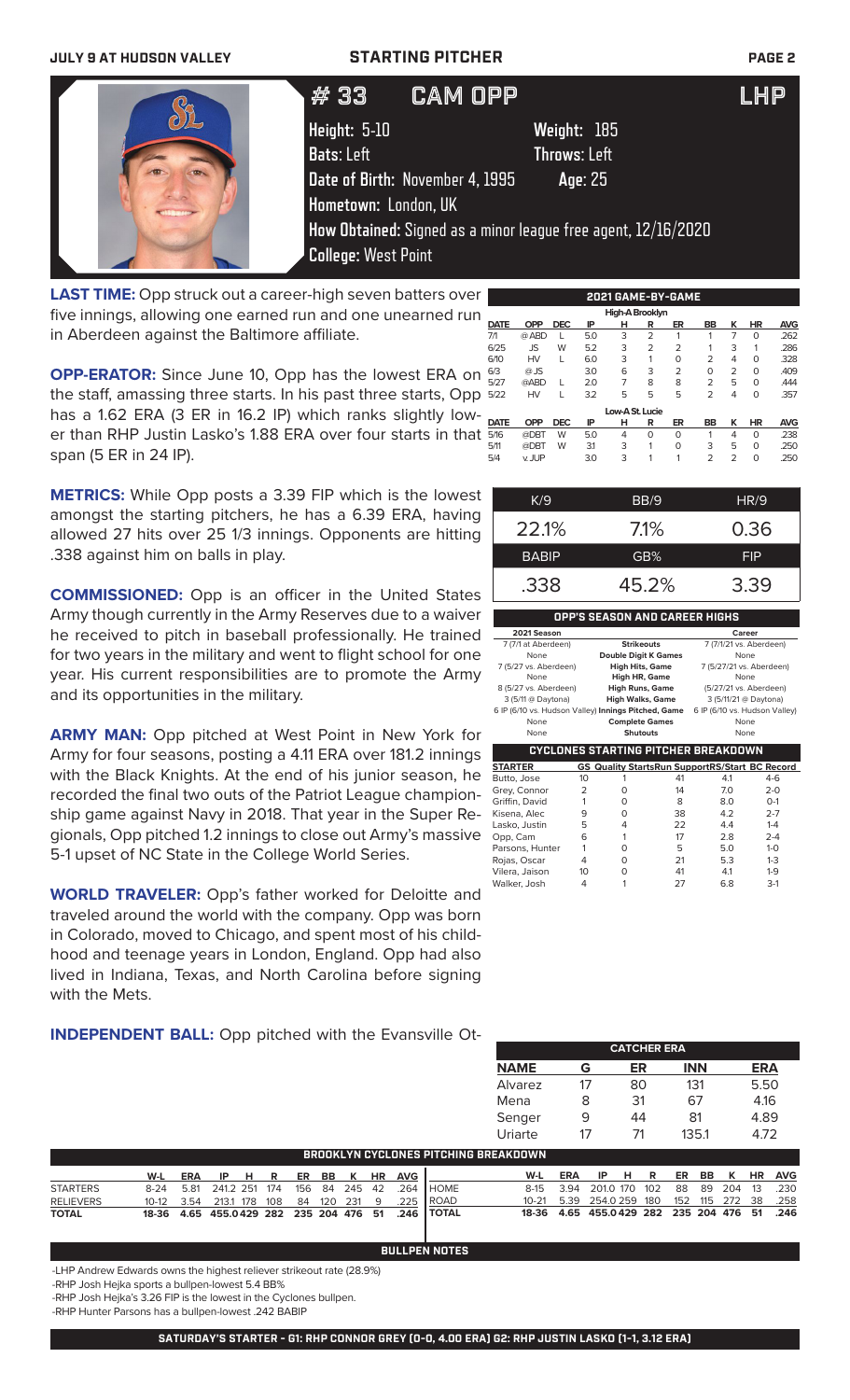| <b>JULY 9 AT HUDSON VALLEY</b>                                                                  |                                                                                                                                                                                         | <b>BATTING PAGES</b>                                                                                                                                                                                                                                                                                                                                                             | PAGE <sub>3</sub>                                                                                                                                                                                                            |
|-------------------------------------------------------------------------------------------------|-----------------------------------------------------------------------------------------------------------------------------------------------------------------------------------------|----------------------------------------------------------------------------------------------------------------------------------------------------------------------------------------------------------------------------------------------------------------------------------------------------------------------------------------------------------------------------------|------------------------------------------------------------------------------------------------------------------------------------------------------------------------------------------------------------------------------|
| #19 FRANCISCO ALVAREZ - C                                                                       |                                                                                                                                                                                         |                                                                                                                                                                                                                                                                                                                                                                                  | .252, 7 HR, 20 RBI, .387 wOBA, wRC+ 142                                                                                                                                                                                      |
| Last Game: 0-3, BB<br><b>RISP:</b> 8-27 (.296)<br>Streak:                                       | Home: 8-42 (.190)<br><b>Road: 19-65 (.292)</b><br>vs. HV: 4-21 (.190)                                                                                                                   | Last HR: 7/6 at Hudson Valley<br>Multi-Hit Games: 6 (6/30 at Aberdeen G1)<br>Multi-RBI Games: 5 (6/25 vs. Jersey Shore)                                                                                                                                                                                                                                                          | Season High, Hits: 3 (6/6 at JS)<br>Season High, Runs: 3 (3x, 7/6 at HV)<br>Season High, RBI: 4 (6/6 at JS)<br>Season High, SB: 1 (6/3 at JS)                                                                                |
|                                                                                                 | No. 38 prospect in the game according to MLB Pipeline                                                                                                                                   | • Enters his fourth year in the Mets organizationCalled up from Low-A St. Lucie on Monday, May 2419 years old, turning 20 on November 19<br>• Ranks as the No. 1 prospect in the Mets system according to both MLB Pipeline and Baseball AmericaRanked as No. 4 catching prospect in baseball and the                                                                            |                                                                                                                                                                                                                              |
|                                                                                                 | • Non-roster invitee to Mets Spring TrainingSigned with NYM as NDFA on July 2, 2018                                                                                                     | • Hit .417 (20-48) with five doubles, two home runs, and 12 RBIs in 15 games with St. LucieStruck out seven times and walked 15went 2-for-4 in stolen bases                                                                                                                                                                                                                      |                                                                                                                                                                                                                              |
| #9<br>ZACH ASHFORD - OF                                                                         |                                                                                                                                                                                         |                                                                                                                                                                                                                                                                                                                                                                                  | .225, 1 HR, 8 RBI, .279 wOBA, wRC+ 74                                                                                                                                                                                        |
| Last Game: 1-4, SB, R<br><b>RISP: 5-16 (.313)</b><br><b>Streak:</b> 3 G (4-10)                  | Home: 8-34 (.235)<br><b>Road: 8-37 (.216)</b><br>vs. HV: 7-24 (.292)                                                                                                                    | Last HR: 5/23 vs. Hudson Valley<br>Multi-Hit Games: 2 (7/2 at Aberdeen)<br>Multi-RBI Games: 2 (6/30 at Aberdeen G2)                                                                                                                                                                                                                                                              | Season High, Hits: 2 (2x, 7/2 at ABD)<br>Season High, Runs: 2 (6/6 at JS)<br><b>Season High, RBI:</b> 2 (2x, 6/30 at ABD G2)<br><b>Season High, SB:</b> 1 (3x, 7/7 at HV)                                                    |
|                                                                                                 | • Drafted by the Mets out of Fresno State in the 6th round of the 2019 MLB Draft                                                                                                        | Enters his third year in the Mets organizationCalled up from Low-A St. Lucie on Saturday, May 22 •<br>• Hit .340 (17-50) in 14 games with the St. Lucie Mets in 2021, collecting three doubles and six walks with a stolen base<br>• Spent his first few games as a pro with Brooklyn in 2019, hitting .136 in 16 games before being sent to the GCL Mets (37 G, .295/2/23/.413) |                                                                                                                                                                                                                              |
| # 22 BRETT BATY - INF                                                                           |                                                                                                                                                                                         |                                                                                                                                                                                                                                                                                                                                                                                  | .305, 7 HR, 34 RBI, .398 wOBA, wRC+ 149                                                                                                                                                                                      |
| Last Game: 0-4<br><b>RISP: 18-51 (.353)</b><br>Streak:                                          | Home: 15-65 (.231)<br><b>Road:</b> 39-112 (.348)<br>vs. HV: 11-48 (.229)                                                                                                                | Last HR: 7/6 at Hudson Valley<br>Multi-Hit Games: 15 (7/2 at Aberdeen)<br>Multi-RBI Games: 10 (7/6 at Hudson Valley)                                                                                                                                                                                                                                                             | Season High, Hits: 4 (5/19 vs. HV)<br>Season High, Runs: 2 (6x, 7/2 at ABD)<br><b>Season High, RBI: 4 (2x, 6/3 at JS)</b><br><b>Season High, SB:</b> 1 (4x, 7/2 at ABD)                                                      |
|                                                                                                 | • Joined the Alternate Training Site in Brooklyn in 2020                                                                                                                                | • Enters his third year in the Mets organizationRated as the No. 4 prospect in the Mets system and the No. 94 prospect in baseball according to MLB Pipeline<br>• Earned a non-roster invitation to Spring Training in 2021, collecting a double and a single in 10 games and 10 at-bats                                                                                         |                                                                                                                                                                                                                              |
|                                                                                                 |                                                                                                                                                                                         | · Spent the majority of his first pro season with Kingsport (R) before a promotion to Brooklyn to finish the 2019 season, winning the league title with the Cyclones<br>• Committed to the University of Texas before being drafted in the first round (12th overall) in 2019                                                                                                    |                                                                                                                                                                                                                              |
| <b>CODY BOHANEK - INF</b><br>#11<br>Last Game: 0-2, BB<br><b>RISP:</b> $2-24$ (.083)<br>Streak: | Home: 6-31 (.194)<br><b>Road: 13-63 (.206)</b><br>vs. HV: 3-24 (.125)                                                                                                                   | Last HR: 6/30 at Aberdeen G1<br>Multi-Hit Games: 4 (6/27 vs. Jersey Shore)<br>Multi-RBI Games: 2 (6/30 at Aberdeen G2)                                                                                                                                                                                                                                                           | .216, 3 HR, 9 RBI, .330 WOBA, WRC+ 106<br>Season High, Hits: 3 (5/5 at Asheville)<br>Season High, Runs: 2 (2x, 6/15 at Wil)<br><b>Seaon High, RBI:</b> 2 (2x, 6/30 at ABD G2)<br><b>Season High, SB:</b> 1 (2x, 6/27 vs. JS) |
|                                                                                                 | exchange for OF Ross Adolph, INF Luis Santana, and C Scott Manea                                                                                                                        | • Enters his third year in the Mets organization and his fifth as a professionalTraded from Houston to the Mets in January of 2019 along with 3B J.D. Davis in<br>• Returns from Triple-A Syracuse 5/12-6/8 and 6/24: 21 G, 179/.338/.268 with three doubles, a triple, and a home run with 11 walks                                                                             |                                                                                                                                                                                                                              |
|                                                                                                 | • Broke camp with Brooklyn: 5 G, .313/.500/.500 with a home run a two RBIs before the call up                                                                                           | • Originally drafted by Houston in the 30th round of the 2017 MLB Draft from the University of Illinois-Chicago                                                                                                                                                                                                                                                                  |                                                                                                                                                                                                                              |
| <b>ANTOINE DUPLANTIS - OF</b><br># 8                                                            |                                                                                                                                                                                         |                                                                                                                                                                                                                                                                                                                                                                                  | .253, 2 HR, 13 RBI, .300 WOBA, WRC+ 87                                                                                                                                                                                       |
| Last Game: 1-3, SF, RBI<br><b>RISP:</b> 8-33 (.242)<br><b>Streak: 2 G (4-8)</b>                 | Home: 10-64 (.156)<br><b>Road:</b> 38-122 (.311)<br>vs. HV: 10-45 (.222)                                                                                                                | <b>Last HR:</b> 6/18 at Wilmington<br>Multi-Hit Games: 13 (7/6 at Hudson Valley)<br>Multi-RBI Games: 2 (6/18 at Wilmington)                                                                                                                                                                                                                                                      | Season High, Hits: 4 (5/16 at Greenville)<br>Season High, Runs: 4 (5/16 at Greenville)<br>Season High, RBI: 2 (2x, 6/18 at Wilmington)<br>Season High, SB: 1 (3x, 7/2 at Aberdeen)                                           |
| finished a season at LSU hitting lower than .316                                                | • Recorded eight outfield assists in 47 games to lead Brooklyn in 2019                                                                                                                  | • Enters his third year in the Mets organization Spent his draft year with Brooklyn and scored the game-winning run against Lowell in the 2019 NYPL Championship<br>• Finished his LSU career with 359 hits, most in school history and second-most in SEC history behind fellow Mets MiLB outfielder Jake Mangum (383 hits)Never                                                |                                                                                                                                                                                                                              |
|                                                                                                 |                                                                                                                                                                                         | • Mets 12th round pick, 2019Also drafted in the 19th round by Cleveland in 2018Brother Armond, holds the world record in the pole vault with a height of 6.18m.                                                                                                                                                                                                                  |                                                                                                                                                                                                                              |
| # 20 JOE GENORD - INF                                                                           |                                                                                                                                                                                         |                                                                                                                                                                                                                                                                                                                                                                                  | .215, 7 HR, 19 RBI, .294 wOBA, wRC+ 83                                                                                                                                                                                       |
| Last Game: DNP<br>RISP: 6-36 (.167)<br><b>Streak:</b> 1 G (1-4)                                 | Home: 9-56 (.161)<br><b>Road:</b> 23-99 (.232)<br>vs. HV: 6-34 (.176)                                                                                                                   | Last HR: 6/20 at Wilmington<br>Multi-Hit Games: 6 (7/3 at Aberdeen)<br>Multi-RBI Games: 3 (6/1 at Jersey Shore)                                                                                                                                                                                                                                                                  | Season High, Hits: 3 (2x, 5/19 vs. HV)<br>Season High, Runs: 3 (2x, 5/19 vs. HV)<br>Season High, RBI: 3 (5/8 at Asheville)<br><b>Season High, SB: 1 (6/18 at Wilmington)</b>                                                 |
| • Mets 9th round pick in 2019 out of South Florida                                              | • Two-time All-AAC honoree who led USF in home runs in each of his three seasons                                                                                                        | • Enters his third year in the Mets organizationNamed to the NYPL All-Star team and won a league title with Brooklyn in 2019<br>• Led the Cyclones with nine home runs and 44 RBIsEarned Player of the Week honors with the Cyclones during the week of July 7.                                                                                                                  |                                                                                                                                                                                                                              |
|                                                                                                 | • Also drafted by the Los Angeles Dodgers in the 19th round of the 2015 draft.                                                                                                          |                                                                                                                                                                                                                                                                                                                                                                                  |                                                                                                                                                                                                                              |
| <b>LUIS GONZALEZ - INF</b><br># 10<br>Last Game: 0-2                                            | Home:                                                                                                                                                                                   | Last HR:                                                                                                                                                                                                                                                                                                                                                                         | .048, 0 HR, 0 RBI, .043 w0BA, wRC+ -74<br>Season High, Hits: 1 (7/4 at ABD)                                                                                                                                                  |
| <b>RISP: 0-5</b><br><b>Streak:</b>                                                              | <b>Road: 1-21</b><br>vs. HV: 0-6                                                                                                                                                        | <b>Multi-Hit Games:</b><br><b>Multi-RBI Games:</b>                                                                                                                                                                                                                                                                                                                               | <b>Season High, Runs:</b><br>Season High, RBI:<br>Season High, SB:                                                                                                                                                           |
|                                                                                                 | • Played three games with Low-A St. Lucie, going 3-12 with a double                                                                                                                     | • Enters his first season in the Mets organization, signing a minor league deal with New York on May 30, 2021.<br>• Spent seven seasons in the Cincinnati farm system, reaching as high as Triple-A Louisville in 2019.                                                                                                                                                          |                                                                                                                                                                                                                              |
| • Signed with the Reds in September of 2012.                                                    | • Career .253 hitter in 587 games and 2,151 at-bats with Cincinnati and New York farm systems.                                                                                          |                                                                                                                                                                                                                                                                                                                                                                                  |                                                                                                                                                                                                                              |
| #35 ADRIAN HERNANDEZ - OF                                                                       |                                                                                                                                                                                         |                                                                                                                                                                                                                                                                                                                                                                                  | .122, 1 HR, 2 RBI, .136 wOBA, wRC+ -16                                                                                                                                                                                       |
| Last Game: DNP<br><b>RISP: 3-19 (.158)</b><br><b>Streak:</b>                                    | Home: 7-34 (.206)<br><b>Road: 5-53 (.094)</b><br>vs. HV: 1-21 (.048)                                                                                                                    | Last HR:<br>Multi-Hit Games: 1 (5/25 vs. Aberdeen)<br><b>Multi-RBI Games:</b>                                                                                                                                                                                                                                                                                                    | Season High, Hits: 2 (5/25 vs. Aberdeen)<br>Season High, Runs: 1 (2x 6/25 vs. JS)<br><b>Season High, RBI:</b> 1 (2x 6/22 vs. JS)<br>Season High, SB:                                                                         |
|                                                                                                 | • Hit .261 with five homers and 34 RBIs in 63 games in the Dominican Summer League in 2018.<br>• Signed for \$1.5 million by the Mets as a non-drafted international free agent in 2017 | • Returned from the Development List June 22stayed and worked out with Brooklyn from June 8-21.<br>• Enters his fifth year in the Mets organizationreceived 5/8 from extended spring training after the injury to OF Scott Ota.<br>• Ranked the No. 30 Prospect in the NYM system by MLB PipelineLimited to four games with the GCL Mets in 2019 due to hamstring injuries.      |                                                                                                                                                                                                                              |
| #2<br><b>RONNY MAURICIO - INF</b>                                                               |                                                                                                                                                                                         |                                                                                                                                                                                                                                                                                                                                                                                  | .222, 9 HR, 28 RBI, .299 wOBA, wRC+ 87                                                                                                                                                                                       |
| Last Game: 1-4, HR, RBI, R<br><b>RISP: 9-46 (.196)</b><br><b>Streak:</b> 1 G (1-4)              | <b>Home: 8-72</b><br><b>Road:</b> 36-117 (.308)<br>vs. HV: 5-47 (.106)                                                                                                                  | Last HR: 7/7 at Hudson Valley<br>Multi-Hit Games: 8 (6/22 vs. Jersey Shore)<br>Multi-RBI Games: 8 (6/30 at Aberdeen G2)                                                                                                                                                                                                                                                          | Season High, Hits: 3 (4x, 6/17 at Wilmington)<br>Season High, Runs: 2 (6x, 6/20 at WIL)<br>Seaon High, RBI: 4 (2x, 5/16 at Greeville)                                                                                        |

 **Season High, SB:** 2 (6/27 vs. JS) • Enters his fifth year in the Mets organization...Rated as the No. 2 prospect in the Mets system and the No. 58 prospect in baseball according to *MLB Pipeline* • Non-roster invitee to Spring Training for the third consecutive season...Spent 2020 at the Mets Alternate Site and had one at-bat with the Tigres del Licey in the Dominican Winter League

• Named a South Atlantic League mid-season All-Star with Columbia (A) in 2019

• Won the 2018 GCL Mets Sterling Award, given to the team's most valuable player...Signed with the Mets as a 16-year-old on July 2, 2017.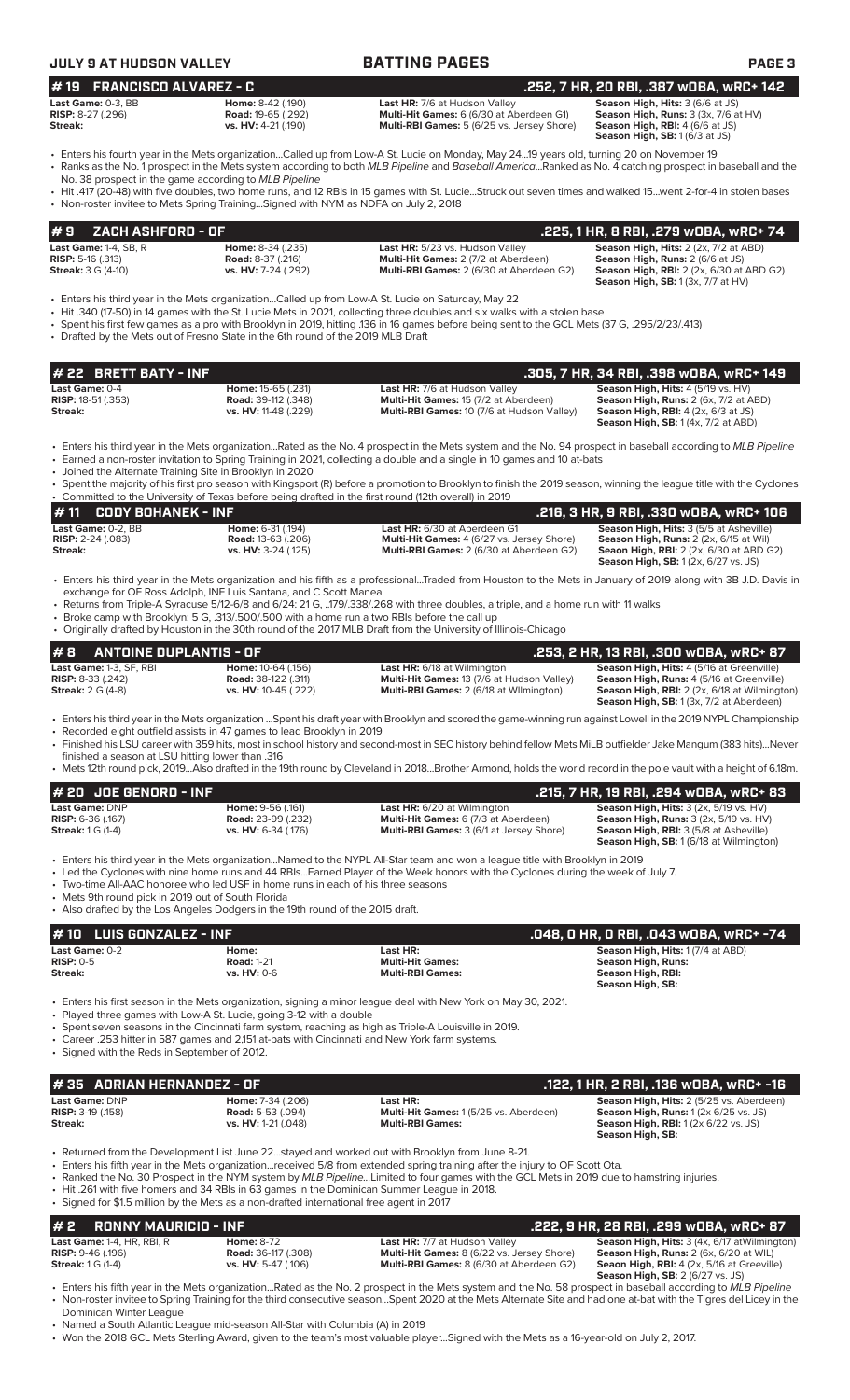# **JULY 9 AT HUDSON VALLEY BATTING PAGES PAGE 4 # 16 JOSE MENA - C .174, 1 HR, 4 RBI, .247 wOBA, wRC+ 54 Last Game:** DNP **Home:** 1-18 **Last HR: Season High, Hits:** 3 (6/20 at Wilmington) **RISP:** 2-12 (.167) **Road:** 6-24 **Multi-Hit Games:** 1 (6/20 at Wilmington) **Season High, Runs:** 2 (6/30 at ABD G2) **Streak:** vs. HV: 0-10 **Multi-RBI Games:** We are the season High, RBI: 1 (4x, 6/23 vs. JS)

• Enters his sixth year in the Mets organization<br>• Won a 2019 NYPL Championship with Brook

• Won a 2019 NYPL Championship with Brooklyn, posting his best offensive season as a professional, posting career highs in batting average, hits, home runs, RBIs, and runs • Has caught 81% of would-be base stealers (51 of 81) in his previous four seasons in the system.

**# 19 LUKE RITTER - INF .241, 11 HR, 34 RBI, .342 wOBA, wRC+ 113 Last Game:** 0-2 **Home:** 10-60 (.167) **Last HR:** 7/6 at Hudson Valley **Season High, Hits:** 3 (5/11 at Greenville) **RISP:** 10-45 (.222) **Road: 30-103 (.291) Multi-Hit Games: 11 (7/6 at Hudson Valley) Season High, Runs: RISP:** 10-45 (.222) **Road:** 30-103 (.291) **Multi-Hit Games:** 11 (7/6 at Hudson Valley) **Season High, Runs:** 2 (3x, 7/6 at HV) **Streak: vs. HV:** 6-40 (.150) **Multi-RBI Games:** 8 (7/6 at Hudson Valley) Signed with the Mets on June 22, 2016 as international free agent.

**Season High, SB:** 1 (5/12 at Greenville)

**Season High, SB:** 

**Season High, SB:** 

• Enters his third year in the Mets organization...Won a New York-Penn League title with Brooklyn in 2019

• Led Brooklyn in 2019 in games played (68), runs (39), doubles (15), and walks (33) • Two-time First Team All-AAC honoree

• Mets 7th-round pick in 2019 from Wichita State...Also drafted by the Minnesota Twins in the 37th round of the 2018 MLB Draft

**# 4 LT STRUBLE - OF .243, 0 HR, 3 RBI, .347 wOBA, wRC+ 117**<br> **117** Last Game: DNP **.243, 0 HR, 3 RBI, .347 wOBA, wRC+ 117**<br> **RISP:** 4-12 (.333) **Road: 4-18 (.222)** Multi-Hit Games: 1 (6/25 vs. Jersey Shore) **Season Hi Last Game:** DNP **Home:** 6-19 (.316) **Last HR: Season High, Hits:** 2 (6/25 vs. JS) **RISP:**  $4-12$  (.333) **Road:**  $4-18$  (.222) **Multi-Hit Games:** 1 (6/25 vs. Jersey Shore) **Streak:** 3 G (4-10) **vs. HV:** 2-9 **Multi-RBI Games:** 2 (7/3 at Aberdeen) **Streak:** 3 G (4-10) **vs. HV:** 2-9 **Multi-RBI Games:** 2 (7/3 at Aberdeen) **Season High, RBI:** 2 (2x, 7/3 at ABD) Played linebacker at Rockhurst High School and set the school record with 184 tackles

• Enters his third year in the Mets organization...Returned 6/8 from Triple-A Syracuse...went 1-2 with a walk in two games...received from Low-A St Lucie on 5/18. • With Brooklyn 5/19-5/23: 1-5...Went 6-21 (.286) with three RBIs and four walks in seven games with the St. Lucie Mets to begin the year

Played in the GCL in 2019, hitting .231 over 18 games during his draft year

• Selected by the Mets in the 29th round in 2019 out of Felician College...Hails from Hammonton, NJ

| <i>H</i> 17 JUAN URIARTE - C                                                                       |                     |                                                      | . .204, 0 HR, 1 RBI, .249 w0BA, wRC+ 55'                     |
|----------------------------------------------------------------------------------------------------|---------------------|------------------------------------------------------|--------------------------------------------------------------|
| <b>Last Game: 1-2</b>                                                                              | <b>Home: 6-20</b>   | Last HR:                                             | Season High, Hits: 2 (6/9 vs. HV G2)                         |
| $RISP: 2-8$                                                                                        | <b>Road: 5-31</b>   | <b>Multi-Hit Games:</b> 1 (6/9 vs. Hudson Valley G2) | <b>Season High, Runs: 2 (5/19 vs. HV)</b>                    |
| Streak:                                                                                            | vs. HV: 5-15 (.333) | <b>Multi-RBI Games: 1 (6/18 at Wilmington)</b>       | <b>Season High, RBI: 2 (6/18 at WIL)</b><br>Season High, SB: |
| • Enters his eighth year in the Mets organizationSpent 2019 with Columbia (A) and the GCL Mets (R) |                     |                                                      |                                                              |

- Injured in his first at-bat with Brooklyn in 2018 on Opening Day at Staten Island, missing the entire season
- Finished 10th in batting average in the Appalachian League with Kingsport in 2017, hitting .305
- Caught 16 of 44 (36%) would-be base stealers in 2019.

• Signed with the Mets as a NDFA on July 4, 2014.

| #12 JEREMY VASOUEZ - INF   |                    |                                                  | . .179, 1 HR, 3 RBI, .240 wOBA, wRC+ 49.     |
|----------------------------|--------------------|--------------------------------------------------|----------------------------------------------|
| <b>Last Game:</b> 0-3. SAC | <b>Home: 3-16</b>  | <b>Last HR:</b> 6/25 vs. Jersey Shore            | <b>Season High, Hits: 2 (6/25 vs. JS)</b>    |
| $RISP: 1-4$                | <b>Road: 2-12</b>  | <b>Multi-Hit Games: 1(6/25 vs. Jersey Shore)</b> | <b>Season High, Runs:</b> 1 (3x, 7/2 at ABD) |
| Streak:                    | <b>vs. HV: 0-3</b> | <b>Multi-RBI Games: 1(6/25 vs. Jersey Shore)</b> | <b>Season High, RBI: 3 (6/25 vs. JS)</b>     |
|                            |                    |                                                  | <b>Season High, SB: 1 (7/2 at ABD)</b>       |
|                            | .                  |                                                  |                                              |

• Enters his fifth season in the Mets organization...Received from Double-A Binghamton on June 22

• Played 32 games with the RumblePonies this season, hitting .171 (18-105) with one double, one home run, and 11 RBIs.

Played with Brooklyn in 2017, hitting .225 with one home run and eight RBIs in 31 games.

• Drafted by the Mets in the 28th round of the 2017 MLB Draft from Nova Southeastern in his home state of Florida...Is from Palm City, FL.

| Hardest Hit Balls - 2021 (not all games listed- from available Trackman data) |                                   |                         |                  |                   |          |      |                              |                                             |           |                   |
|-------------------------------------------------------------------------------|-----------------------------------|-------------------------|------------------|-------------------|----------|------|------------------------------|---------------------------------------------|-----------|-------------------|
| Date                                                                          | Player                            | Upponent                | <b>Exit Velo</b> | Result            |          | Date | Player                       | <b>Opponent</b>                             | Exit Velo | Result            |
| 6/12                                                                          | <b>Francisco Alvarez</b>          | vs. Hudson Valley 112.5 |                  | Double            |          | 6/5  | <b>Francisco Alvarez</b>     | at Jersey Shore                             | 108.7     | Ground Ball Out   |
| 6/11                                                                          | Brett Baty                        | vs. Hudson Valley 111.2 |                  | <b>Ground Out</b> |          | 6/2  | <b>Francisco Alvarez</b>     | at Jersey Shore                             | 108.7     | Single            |
| 6/29                                                                          | Ronny Mauricio                    | at Aberdeen             | 110.4            | Single            |          | 6/16 | Ronny Mauricio               | at Wilmington                               | 107.5     | Home Run          |
| 7/3                                                                           | Luis Gonzalez                     | at Aberdeen             | 109.9            | <b>Ground Out</b> |          | 6/15 | Ronny Mauricio               | at Wilmington                               | 107.2     | Single            |
| 6/1                                                                           | Adrian Hernandez                  | at Jersey Shore         | 109.8            | Home Run          |          | 6/9  | <b>Brett Baty</b>            | vs. Hudson VallevG2 107.3                   |           | Double            |
| 6/6                                                                           | Francisco Alvarez                 | at Jersey Shore         | 109.7            | Single            |          | 5/23 | Hayden Senger                | vs. Hudson Vallev                           | 107       | Home Run          |
| 6/1                                                                           | Ronny Mauricio                    | at Jersey Shore         | 109.6            | <b>Triple</b>     |          | 5/29 | Ronny Mauricio               | vs. Aberdeen                                | 107       | Line Drive Out    |
| 6/22                                                                          | <b>Brett Baty</b>                 | vs. Jersey Shore        | 109.2            | Double            |          | 6/6  | Francisco Alvarez            | at Jersey Shore                             | 106.9     | Double            |
| 6/15                                                                          | <b>Francisco Alvarez</b>          | at Wilmington           | 109.2            | Single            |          | 6/30 | <b>Francisco Alvarez</b>     | at Aberdeen G1                              | 106.7     | Ground Ball Out   |
| 6/1                                                                           | Francisco Alvarez at Jersey Shore |                         | 109.0            | Home Run          |          | 6/6  | Joe Genord                   | at Jersey Shore                             | 106.6     | Ground Ball Out   |
| 5/25                                                                          | Francisco Alvarez                 | vs. Aberdeen            | 109              | Single            |          | 7/3  | Luke Ritter                  | at Aberdeen                                 | 106.5     | Line Drive Single |
|                                                                               |                                   |                         |                  |                   |          |      |                              |                                             |           |                   |
|                                                                               |                                   |                         |                  |                   |          |      | <b>Recent Home Run Chart</b> |                                             |           |                   |
| Date                                                                          | <b>Player</b>                     | <b>Opponent</b>         | Exit Velo        | Launch Angle      | Distance | 6/25 | Jeremy Vasquez               | vs. Jersey Shore 93.6 mph                   |           | 27.9              |
| 6/6                                                                           | <b>Brett Baty</b>                 | at Jersev Shore         | 97.4 mph         | 26.3              | 387 ft.  |      |                              | Francisco Alvarez vs. Jersey Shore 99.1 mph |           | 28.3              |

| i vate | <b>Fidyel</b>                   | upponent                                     | <b>LXIL VEIU</b> | Ldullull Aliyle | DISLANGE | <b>UILU</b> |                                             | DETERNY VOSQUEZ VS. DETSEY ONDIE JU.D MIDIT |           | <b>61.U</b> | ו ט <del>ד</del> ט |
|--------|---------------------------------|----------------------------------------------|------------------|-----------------|----------|-------------|---------------------------------------------|---------------------------------------------|-----------|-------------|--------------------|
| 6/6    | Brett Baty                      | at Jersey Shore 97.4 mph                     |                  | 26.3            | 387 ft.  |             | Francisco Alvarez vs. Jersey Shore 99.1 mph |                                             |           | 28.3        | 391 ft.            |
| 6/9    | Cody Bohanek                    | vs. Hudson Valley 103 mph                    |                  | 27              | 405 ft.  | 6/26        | Brett Baty                                  | vs. Jersey Shore 103.8 mph                  |           | 19.8        | 370 ft.            |
|        | Gerson Molina                   | vs. Hudson Valley 98.4 mph                   |                  | 29              | 390 ft.  |             | Francisco Alvarez vs. Jersey Shore 97.4 mph |                                             |           | 24.4        | 369 ft.            |
|        | Brett Baty                      | vs. Hudson Valley 91 mph                     |                  | 32              | 342 ft.  | 6/29        | Luke Ritter                                 | at Aberdeen                                 | 101 mph   | 35.8        | 417 ft.            |
| 6/12   |                                 | Francisco Alvarez vs. Hudson Valley 99.5 mph |                  | 29              | 381 ft.  | 6/30        | Cody Bohanek                                | at Aberdeen G1                              | 102.3 mph | 25.6        | 436 ft.            |
| 6/16   | Ronny Mauricio                  | at Wilmington                                | 107.5 mph        | 22              | 426 ft.  | 6/30        | Ronny Mauricio                              | at Aberdeen G2                              | 104 mph   | 24.5        | 417 ft.            |
| 6/17   | Blake Tiberi                    | at Wilmington                                |                  |                 |          | 7/4         | Luke Ritter                                 | at Aberdeen                                 |           |             |                    |
| 6/18   | Luke Ritter                     | at Wilmington                                |                  |                 |          | 7/6         | Francisco Alvarez at Hudson Vallev          |                                             |           |             |                    |
|        | Antoine Duplantis at Wilmington |                                              |                  |                 |          |             | Brett Baty                                  | at Hudson Valley                            |           |             |                    |
|        | Blake Tiberi                    | at Wilmington                                |                  |                 |          |             | Luke Ritter                                 | at Hudson Valley                            |           |             |                    |
| 6/19   | Luke Ritter                     | at Wilmington                                | $107$ mph        |                 | 453 ft.  | 7/7         | Ronny Mauricio                              | at Hudson Valley                            |           |             |                    |
|        |                                 |                                              |                  |                 |          |             |                                             |                                             |           |             |                    |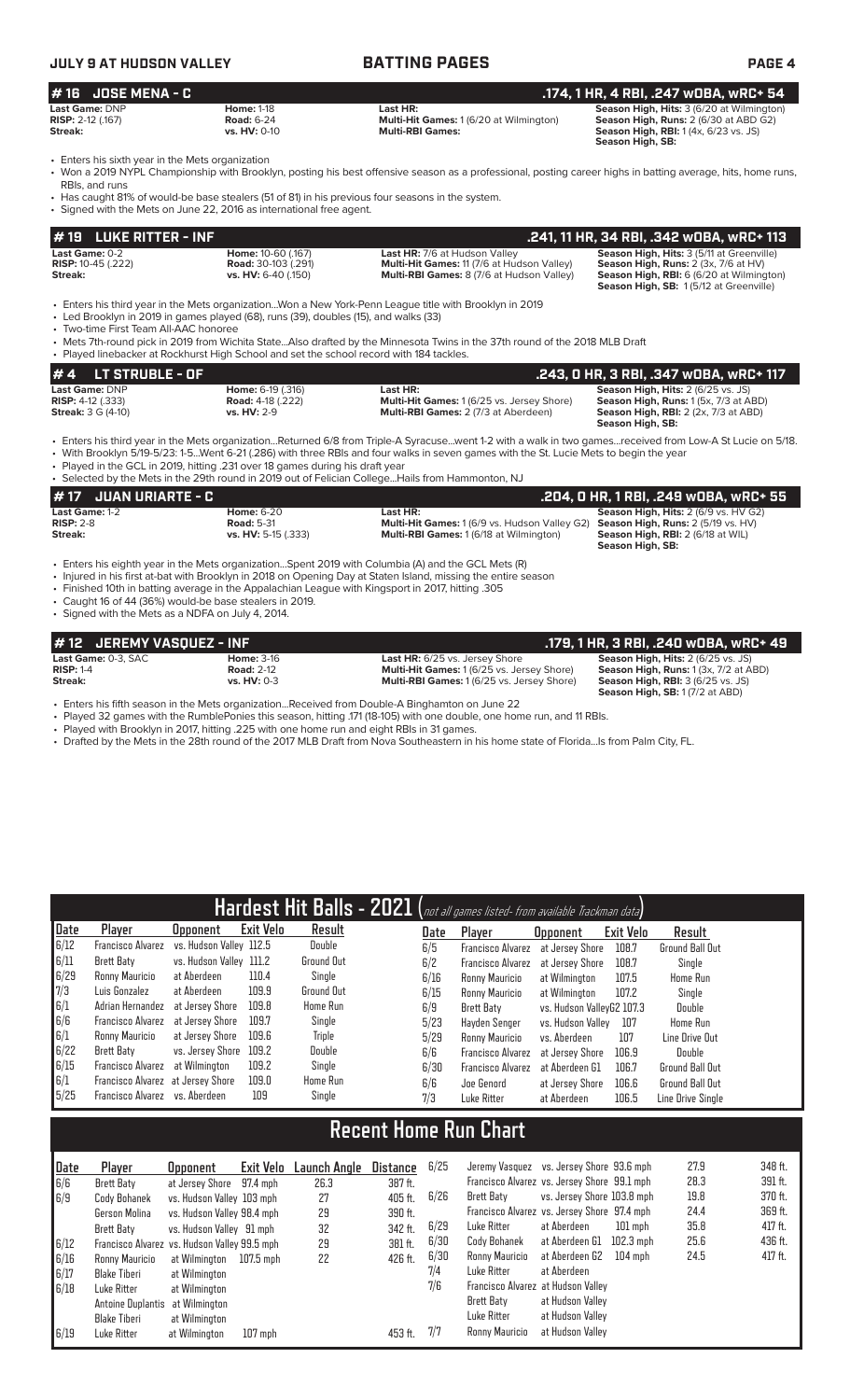| #18                                     | <b>ANDREW EDWARDS - LHP</b>                                                                                                                                                                                                                         | 28.9 K%, 13.4 BB%, 1.99 ERA, 16 G                  |          |              |                         |            |            | <b>LAST FIVE APPEARANCES</b>                        |                                             |                        |                                |                        |
|-----------------------------------------|-----------------------------------------------------------------------------------------------------------------------------------------------------------------------------------------------------------------------------------------------------|----------------------------------------------------|----------|--------------|-------------------------|------------|------------|-----------------------------------------------------|---------------------------------------------|------------------------|--------------------------------|------------------------|
| Last App: 7/7 at HV<br>Leadoff: 2-19    | Last Loss: 6/19 at WIL<br><b>Inherited Runners/Stranded: 5/5</b>                                                                                                                                                                                    | <b>SV/OP (Last):</b> 1/1 (6/15 at WIL)             | Holds:   |              |                         |            |            | <b>ANDREW EDWARDS</b>                               |                                             |                        |                                |                        |
|                                         | · Enters his third year in the Mets organizationStruck out the final batter in Game 3 of the 2019                                                                                                                                                   |                                                    |          | DATE<br>6/19 | OPP<br>@ WIL            | DEC<br>L   | IP<br>1.0  | H<br>R<br>4<br>$\mathbf{1}$                         | ER<br>$\mathbf{1}$                          | BB<br>2                | К<br>$\mathbf{1}$              | <b>HR</b><br>0         |
|                                         | NYPL Championship Series to win Brooklyn's first outright minor league title in team history                                                                                                                                                        |                                                    |          | 6/24         | vs. JS                  |            | 1.1        | $\circ$<br>0                                        | $\circ$                                     | 3                      | 2                              | $\circ$                |
|                                         | • Spent the entire 2019 season with the Cyclones, collecting three saves                                                                                                                                                                            |                                                    |          | 6/29<br>7/2  | @ ABD<br>@ ABD          |            | 1.0<br>1.1 | 0<br>0<br>$\mathbf 0$<br>2                          | $\circ$<br>$\circ$                          | $\circ$<br>$\mathbf 0$ | $\circ$<br>3                   | $\circ$<br>$\circ$     |
|                                         | . Went to New Mexico State for two seasons after pitching a pair of campaigns for Central Arizona.                                                                                                                                                  |                                                    |          | 7/7          | @ HV                    |            | 2.0        | $\circ$<br>$\mathbf{1}$                             | $\circ$                                     | $\circ$                | 3                              | $\mathbf 0$            |
| #46<br>Last App: 7/7 at HV              | <b>JOSH HEJKA - RHP</b><br><b>Last Loss:</b>                                                                                                                                                                                                        | 16.1 K%, 5.4 BB%, 3.12 ERA, 11 G<br>SV/OP (Last):  | Holds: 2 |              |                         |            |            | <b>JOSH HEJKA</b>                                   |                                             |                        |                                |                        |
| Leadoff: 7-23                           | Inherited Runners/Stranded: 10/5                                                                                                                                                                                                                    |                                                    |          | DATE<br>6/19 | OPP<br>@ WIL            | <b>DEC</b> | IP<br>3.1  | н<br>3<br>$\mathbf{1}$                              | R<br>ER<br>$\mathbf{1}$                     | BB<br>O                | К<br>$\mathbf{1}$              | <b>HR</b><br>0         |
|                                         | - Returns to Brooklyn after spending time with Binghamton (6/3-6/9) and Syracuse (6/10-6/18).                                                                                                                                                       |                                                    |          | 6/25         | vs. JS                  |            | 2.1        | $\mathbf 0$<br>1                                    | $\circ$                                     | $\circ$                | $\overline{4}$                 | $\circ$                |
|                                         | . Enters his third year in the Mets organizationWon a 2019 NYPL title with Brooklyn, splitting time                                                                                                                                                 |                                                    |          | 6/29<br>7/3  | @ ABD<br>@ ABD          | H          | 3.0<br>2.1 | 3<br>$\circ$<br>2                                   | $\circ$<br>2<br>$\circ$                     | $\mathbf{1}$<br>1      | $\mathbf{1}$<br>$\overline{2}$ | $\circ$<br>$\circ$     |
| with the Cyclones and Kingsport Mets    | · Signed as a minor league free agent in mid-summer after pitching in six games with the Westside                                                                                                                                                   |                                                    |          | 7/7          | @ HV                    |            | 2.1        | 3<br>$\mathbf{1}$                                   | $\circ$                                     | 1                      | $\mathbf{1}$                   | $\mathbf 0$            |
|                                         | Wolly Mammoths in the United Shore Baseball League                                                                                                                                                                                                  |                                                    |          |              |                         |            |            |                                                     |                                             |                        |                                |                        |
|                                         | . Pitched all four years at Johns Hopkins, switching to submarine later in his career.                                                                                                                                                              |                                                    |          | DATE         | OPP                     | DEC        | IP         | <b>BRIAN METOYER</b><br>Н                           | R<br>ER                                     | <b>BB</b>              | К                              | HR                     |
| #5                                      | <b>BRIAN METOYER - RHP</b>                                                                                                                                                                                                                          | 33.3 K%, 13 BB%, 3.86 ERA, 9 G                     |          | 5/23         | vs. HV                  |            | 2.0        | $\circ$                                             | 0<br>$\circ$                                | $\mathbf{1}$           | $\mathbf{1}$                   | 0                      |
|                                         | Last App: 6/15 at WIL Last Loss: 5/15 at GVL                                                                                                                                                                                                        | <b>SV/OP (Last):</b> 1/1 (6/3 at JS)               | Holds:   | 6/3          | 5/29 vs. ABD<br>@ JS    | <b>SV</b>  | 1.1<br>2.0 | 1<br>1<br>3                                         | $\mathbf{1}$<br>$\mathbf{1}$<br>1           | 2<br>$\mathbf 0$       | $\overline{2}$<br>5            | $\circ$<br>$\circ$     |
|                                         | Leadoff: 4-12, 2 BB, HBP Inherited Runners/Stranded: 4/3<br>· Enters his fourth year in the Mets orgWon a New York Penn League title with Brooklyn in 2019                                                                                          |                                                    |          | 6/9          | vs. HV G1               |            | 1.1        | O                                                   | $\circ$<br>0                                | 2                      | 3                              | $\circ$                |
|                                         | • Struck out 40 batters over 28.2 innings with BrooklynSpent his first professional season with                                                                                                                                                     |                                                    |          | 6/15         | @ WIL                   | W          | 2.0        | 0                                                   | $\mathbf 0$<br>$\circ$                      | $\mathbf{1}$           | 3                              | $\mathbf 0$            |
| <b>GCL Mets and Kingsport Mets</b>      |                                                                                                                                                                                                                                                     |                                                    |          |              | DATE OPP                | DEC        | IP         | <b>BRYCE MONTES DE OCA</b><br>R<br>н                | ER                                          | BB                     | К                              | HR                     |
|                                         | • Joins Ronnie Robbins (30th, 1981 - Toronto) as the only two LSU-Alexandria Generals to be                                                                                                                                                         |                                                    |          | 6/9          | vs. HV G2 SV            |            | 2.0        | $\mathbf 0$<br>$\mathbf 0$                          | $\circ$                                     | $\overline{2}$         | 2                              | 0                      |
| drafted by a MLB team in school history | • Native of Natchitoches (NACK-ah-tish), the oldest city in Louisiana (est. 1714).                                                                                                                                                                  |                                                    |          | 6/12<br>6/17 | vs. HV<br>@ WIL         | L          | 1.2<br>2.0 | $\overline{2}$<br>2<br>$\overline{2}$<br>2          | $\mathbf{1}$<br>$\overline{2}$              | $\circ$<br>3           | $\overline{4}$<br>$\circ$      | $\circ$<br>$\mathsf O$ |
| #43                                     | <b>BRYCE MONTES DE OCA - RHP</b>                                                                                                                                                                                                                    | 27.4 K%, 21.4 BB%, 3.38 ERA, 14 G                  |          | 7/2          | @ ABD                   | <b>SV</b>  | 1.0        | $\circ$<br>0                                        | $\circ$                                     | $\mathbf{1}$           | 2                              | $\circ$                |
| Last App: 7/6 at HV                     | Last Loss: 7/6 at HV                                                                                                                                                                                                                                | <b>SV/OP (Last):</b> 2/2 (7/2 at ABD)              | Holds: 1 | 7/6          | @ HV                    | L          | 0.2        | $\mathbf{1}$                                        | 2<br>2                                      | 3                      | $\Omega$                       | $\mathsf{O}\xspace$    |
| <b>Leadoff: 4-14, 4 BB</b>              | <b>Inherited Runners/Stranded: 2/2</b>                                                                                                                                                                                                              |                                                    |          | DATE         | OPP                     | <b>DEC</b> | IP         | <b>COLBY MORRIS</b><br>R<br>Н                       | ER                                          | BB                     | К                              | <b>HR</b>              |
|                                         | • Enters his fourth year in the Mets orgHas not pitched as a professional due to injuries                                                                                                                                                           |                                                    |          | 6/12         | vs. HV                  |            | 2.1        | 3<br>$\mathbf 1$                                    | $\mathbf{1}$                                | $\circ$                | $\mathbf{1}$                   | $\circ$                |
| nerve transposition                     | • Underwent Tommy John surgery as a high school junior and missed 2016 after having ulnar                                                                                                                                                           |                                                    |          | 6/16<br>6/22 | @ WIL<br>vs. JS         |            | 2.0<br>3.0 | $\overline{2}$<br>$\circ$<br>$\mathbf 0$<br>$\circ$ | $\circ$<br>$\circ$                          | $\mathbf{1}$<br>3      | $\circ$<br>$\overline{4}$      | $\circ$<br>$\circ$     |
|                                         | • Previously drafted by Washington in the 15th round of the 2017 MLB Draft and by the Chicago                                                                                                                                                       |                                                    |          | 6/26         | vs. JS                  |            | 1.2        | $\mathbf{1}$<br>4                                   | $\overline{2}$                              | 1                      | $\mathbf{1}$                   | $\circ$                |
|                                         | White Sox in the 14th round of the 2015 MLB Draft.                                                                                                                                                                                                  |                                                    |          | 7/2          | @ ABD                   | W          | 2.0        | $\circ$<br>0                                        | $\circ$                                     | $\Omega$               | $\overline{2}$                 | $\mathbf 0$            |
| #38                                     | <b>COLBY MORRIS - RHP</b>                                                                                                                                                                                                                           | 19.0 K%, 16.5 BB%, 4.67 ERA, 9 G                   |          | DATE         | OPP                     | <b>DEC</b> | IP         | <b>CONNOR O'NEIL</b><br>н                           | R<br>ER                                     | <b>BB</b>              | К                              | <b>HR</b>              |
| Last App: 7/2 at ABD                    | <b>Last Loss:</b>                                                                                                                                                                                                                                   | SV/OP (Last):                                      | Holds:   | 6/20         | @ WIL                   |            | 2.0        | 1                                                   | $\circ$<br>0                                | $\circ$                | $\circ$                        | 0                      |
| <b>Leadoff: 4-14, 3 BB</b>              | <b>Inherited Runners/Stranded: 4/0</b>                                                                                                                                                                                                              |                                                    |          | 6/24         | vs. JS<br>6/30 @ ABD G2 |            | 3.0<br>1.1 | $\mathbf{1}$<br>4                                   | $\circ$<br>0<br>3<br>3                      | 2<br>$\mathbf{1}$      | $\mathbf{1}$<br>$\overline{2}$ | $\circ$<br>$\circ$     |
|                                         | • Enters his first season in the Mets organizationcalled up from Low-A St. Lucie on May 20<br>• Made four scoreless appearances in relief for the St. Lucie Mets to being 2021<br>. Minor League free agent signingpitched at Middlebury in Vermont |                                                    |          | 7/4          | @ ABD                   |            | 1.1        | 2<br>$\circ$                                        | $\circ$                                     |                        | 2                              | $\circ$                |
| #9                                      | <b>CONNOR O'NEIL - RHP</b>                                                                                                                                                                                                                          | 14.3 K%, 11.4 BB%, 3.52 ERA, 4 G                   |          | DATE         | OPP                     | <b>DEC</b> | IP         | <b>MICHEL OTANEZ</b><br>н                           | R<br>ER                                     | <b>BB</b>              | К                              | <b>HR</b>              |
| Last App: 7/4 at ABD                    | <b>Last Loss:</b>                                                                                                                                                                                                                                   | SV/OP (Last):                                      | Holds:   | 6/17         | @ WIL                   |            | 2.2        | 0<br>0                                              | $\circ$                                     | $\mathbf{1}$           | $\circ$                        | 0                      |
| Leadoff: 2-7                            | Inherited Runners/Stranded: 6/1                                                                                                                                                                                                                     |                                                    |          | 6/22<br>6/26 | vs. JS<br>vs. JS        | W          | 1.1<br>2.1 | 0<br>1<br>2                                         | 0<br>$\mathbf{1}$<br>$\mathbf{1}$           | 2<br>$\circ$           | $\mathbf{1}$<br>5              | 0<br>$\circ$           |
|                                         | • Enters his fifth year in the Mets organizationreceived from Double-A Binghamton on 6/20<br>• Has not pitched in 2021Last pitched for Advanced-A St. Lucie in 2019                                                                                 |                                                    |          | 7/1          | @ ABD                   |            | 0.2        | $\circ$<br>0                                        | $\circ$                                     | $\mathbf{1}$           | 2                              | $\circ$                |
|                                         | · Spent his first professional season with Brooklyn in 2017, pitching 19 times in relief                                                                                                                                                            |                                                    |          | 7/4          | @ ABD                   |            | 2.0        |                                                     | $\mathbf{1}$                                |                        |                                | 0                      |
|                                         | • Drafted by the Mets in the 7th round of the 2017 MLB Draft from Cal State-Northridge                                                                                                                                                              |                                                    |          |              | DATE OPP                | <b>DEC</b> | IP         | <b>HUNTER PARSONS</b><br>H<br>R                     | ER                                          | <b>BB</b>              | К                              | HR                     |
| #26                                     | <b>MICHEL OTANEZ - RHP</b>                                                                                                                                                                                                                          | 24.7 K%, 20.4 BB%, 6.16 ERA, 16 G                  |          |              | 5/25 vs. ABD            |            | 2.0        | 1<br>0                                              | 0                                           | $\mathbf{1}$           | 3                              | 0                      |
| Last App: 7/4 at ABD                    | <b>Last Loss:</b>                                                                                                                                                                                                                                   | <b>SV/OP (Last):</b> 0/2 (BS vs. JS)               | Holds: 1 | 6/5          | @ JS<br>6/9 vs. HV G2   |            | 3.0<br>3.0 | $\overline{2}$<br>2<br>2<br>3                       | 2<br>3                                      | 2<br>$\mathbf{1}$      | 5<br>3                         | 1<br>$\mathbf{1}$      |
| Leadoff: 3-16                           | <b>Inherited Runners/Stranded: 14/4</b>                                                                                                                                                                                                             |                                                    |          | 6/13         | vs. HV                  |            | 1.0        | 2                                                   | 2<br>$\mathbf{1}$                           | 2                      | 0                              | $\circ$                |
|                                         | • Enters his sixth year in the Mets org No. 26 prospect in the system according to MLB Pipeline                                                                                                                                                     |                                                    |          | 7/2          | @ ABD                   |            | 0.2        | 2<br>0                                              | $\overline{2}$                              | $\overline{2}$         | 1                              | $\circ$                |
|                                         | • Returns to Brooklyn for the second assignment in a row<br>• Pitched with the Cyclones and won an NYPL title in 2019 and also spent time with Kingsport                                                                                            |                                                    |          | DATE         | OPP                     | DEC        | IP         | <b>MITCH RAGAN</b><br>Н                             | R<br>ER                                     | <b>BB</b>              | К                              | HR                     |
|                                         | • Missed 2017 due to injuryStruck out 21 batters in 21.1 innings with the DSL Mets1 in 2016.                                                                                                                                                        |                                                    |          | 6/23         | vs. JS                  | BS, W 2.2  |            | 0<br>1                                              | 0                                           | 2                      | $\mathbf{1}$                   | 0                      |
| # 44                                    | <b>HUNTER PARSONS - RHP</b>                                                                                                                                                                                                                         | 23.3 K%, 16.7 BB%, 5.68 ERA, 7 G                   |          | 6/27<br>6/30 | vs. JS<br>@ ABD         | <b>SV</b>  | 2.0<br>0.2 | 0<br>2<br>0                                         | 0<br>0<br>0                                 | 1<br>0                 | 3<br>$\mathbf{1}$              | 0<br>0                 |
| Last App: 7/2 at ABD                    | <b>Last Loss:</b>                                                                                                                                                                                                                                   | SV/OP (Last):                                      | Holds:   | 7/3          | @ ABD BS, L             |            | 0.1        | $\overline{2}$                                      | 2<br>$\mathsf{O}\xspace$                    | 0                      | $\mathsf O$                    | 0                      |
| <b>Leadoff: 1-9, 3 BB</b>               | <b>Inherited Runners/Stranded: 4/2</b>                                                                                                                                                                                                              |                                                    |          | 7/6          | @ HV                    |            | 1.1        | 2                                                   | $\mathbf{1}$<br>1                           | $\circ$                | 2                              | 0                      |
|                                         | • Enters his third year in the Mets orgCalled up from Low-A St. Lucie on May 20                                                                                                                                                                     |                                                    |          |              |                         |            |            | <b>EVY RUIBAL</b>                                   |                                             |                        |                                |                        |
|                                         | • Made four relief appearances with the Mets (A-), striking out 18 in 10 innings (45% K rate).<br>• Pitched with the Cyclones and won an NYPL title in 2019                                                                                         |                                                    |          | DATE         | OPP                     | DEC        | IP         | н<br>1                                              | R<br>ER<br>$\overline{2}$<br>$\overline{2}$ | BB                     | К<br>$\mathbf{1}$              | HR<br>0                |
|                                         |                                                                                                                                                                                                                                                     |                                                    |          | 6/29<br>7/6  | @ ABD<br>@ HV           |            | 1.0<br>2.0 | 1<br>1                                              | 1                                           | 1<br>1                 | $\overline{2}$                 | $\circ$                |
| #48                                     | <b>MITCH RAGAN - RHP</b>                                                                                                                                                                                                                            | 25.0 K%, 12.5 BB%, 1.83 ERA, 13 G                  |          |              |                         |            |            |                                                     |                                             |                        |                                |                        |
| Last App: 7/6 at ABD                    | Last Loss: 7/3 at Aberdeen<br>Leadoff: 5-12, 4 BB, HR Inherited Runners/Stranded: 9/5                                                                                                                                                               | <b>SV/OP (Last):</b> 2/5 (6/30 at ABD G2) Holds: 1 |          |              |                         |            |            |                                                     |                                             |                        |                                |                        |
|                                         | • Enters his third year in the Mets organizationWon a title with Brooklyn in 2019,                                                                                                                                                                  |                                                    |          |              |                         |            |            |                                                     |                                             |                        |                                |                        |
|                                         | earning the win in the championship-clinching game against Lowell                                                                                                                                                                                   |                                                    |          |              |                         |            |            |                                                     |                                             |                        |                                |                        |
|                                         | • Named a New York-Penn League All-Star with the Cyclones<br>• Named the 2019 Big East Pitcher of the Year with Creighton                                                                                                                           |                                                    |          |              |                         |            |            |                                                     |                                             |                        |                                |                        |
|                                         | . Pitched at Creighton for two seasonsspent 2017 with lowa West & 2016 with Wayne State.                                                                                                                                                            |                                                    |          |              |                         |            |            |                                                     |                                             |                        |                                |                        |
| #50                                     | <b>EVY RUIBAL - RHP</b>                                                                                                                                                                                                                             | 23.1%, 15.4 BB% 9.00 ERA, 2 G                      |          |              |                         |            |            |                                                     |                                             |                        |                                |                        |
| Last App: 7/6 at HV                     | Last Loss:                                                                                                                                                                                                                                          | SV/OP (Last):<br>Holds:                            |          |              |                         |            |            |                                                     |                                             |                        |                                |                        |

**Leadoff:** 1-2 **Inherited Runners/Stranded:**

• Signed to a minor league deal on June 27 from the Florence Y'alls (Frontier League)

• Pitched in the Dodgers system from 2015-2018, reaching High-A Rancho Cucamonga

• Drafted by the Dodgers in the 16th round of the 2017 MLB Draft from Notre Dame

• From Milburn, New Jersey, attending Milburn High School

|                |                |    | <b>Number of Pitches Thrown</b> |     |     |      |      |
|----------------|----------------|----|---------------------------------|-----|-----|------|------|
| <b>Pitcher</b> | Days Rest 7/6  |    | 7/7                             | 7/8 | 7/9 | 7/10 | 7/11 |
| Edwards        |                |    | 30                              |     |     |      |      |
| Hejka          |                | -- | 39                              |     |     |      |      |
| Montes de Oca  | $\overline{2}$ | 34 | --                              |     | --  | --   |      |
| <b>Morris</b>  | 6              | -- |                                 |     | --  |      |      |
| O'Neil         | 4              | -- |                                 |     | --  |      |      |
| Otanez         | 4              | -- |                                 |     |     |      |      |
| Parsons        | 6              | -- |                                 | --  | --  |      |      |
| Ragan          | $\overline{2}$ | 28 |                                 | -   | --  |      |      |
| Ruibal         | $\overline{2}$ | 26 |                                 |     |     |      |      |

|      |        | LAST FIVE APPEARANCES |                       |                |                |          |    |                |           |
|------|--------|-----------------------|-----------------------|----------------|----------------|----------|----|----------------|-----------|
|      |        |                       | <b>ANDREW EDWARDS</b> |                |                |          |    |                |           |
| DATE | OPP    | <b>DEC</b>            | IP                    | н              | R              | ER       | ВB | Κ              | HR        |
| 6/19 | @ WIL  | L                     | 1.0                   | 4              | 1              | 1        | 2  | 1              | 0         |
| 6/24 | vs. JS |                       | 1.1                   | 0              | 0              | O        | 3  | $\overline{2}$ | 0         |
| 6/29 | @ ABD  |                       | 1.0                   | 0              | 0              | O        | 0  | $\Omega$       | 0         |
| 7/2  | @ ABD  |                       | 1.1                   | 2              | 0              | $\Omega$ | O  | 3              | 0         |
| 7/7  | @ HV   |                       | 2.0                   | 1              | $\Omega$       | O        | O  | 3              | 0         |
|      |        |                       | <b>JOSH HEJKA</b>     |                |                |          |    |                |           |
| DATE | OPP    | <b>DEC</b>            | IP                    | н              | R              | ER       | ВB | Κ              | <b>HR</b> |
| 6/19 | @ WIL  |                       | 3.1                   | 3              | 1              | 1        | O  | 1              | 0         |
| 6/25 | vs. JS |                       | 2.1                   | 1              | 0              | O        | 0  | 4              | 0         |
| 6/29 | @ ABD  |                       | 3.0                   | 3              | $\Omega$       | $\Omega$ | 1  | 1              | 0         |
| 7/3  | @ ABD  | н                     | 2.1                   | $\overline{2}$ | $\overline{2}$ | O        | 1  | $\overline{2}$ | 0         |
| 7/7  | @ HV   |                       | 2.1                   | 3              | 1              | 0        | 1  | 1              | 0         |

| DATE                       | OPP                  | DEC        | IP                   | н              | R              | ER             | BB             | Κ              | ΗR  |
|----------------------------|----------------------|------------|----------------------|----------------|----------------|----------------|----------------|----------------|-----|
| 5/23                       | vs. HV               |            | 2.0                  | 0              | $\Omega$       | 0              | 1              | 1              | 0   |
| 5/29                       | vs. ABD              |            | 1.1                  | 1              | 1              | 1              | $\overline{2}$ | $\overline{2}$ | 0   |
| 6/3                        | @ JS                 | SV         | 2.0                  | 3              | 1              | 1              | 0              | 5              | 0   |
| 6/9                        | vs. HV G1            |            | 1.1                  | 0              | $\Omega$       | 0              | 2              | 3              | 0   |
| 6/15                       | @ WIL                | W          | 2.0                  | 0              | 0              | 0              | 1              | 3              | 0   |
| <b>BRYCE MONTES DE OCA</b> |                      |            |                      |                |                |                |                |                |     |
| <b>DATE</b>                | OPP                  | <b>DEC</b> | IP                   | Н              | R              | ER             | BB             | Κ              | HR  |
| 6/9                        | vs. HV G2 SV         |            | 2.0                  | 0              | 0              | O              | $\overline{2}$ | 2              | 0   |
| 6/12                       | vs. HV               | L          | 1.2                  | 2              | $\overline{2}$ | 1              | 0              | 4              | 0   |
| 6/17                       | @ WIL                |            | 2.0                  | $\overline{2}$ | $\overline{2}$ | $\overline{2}$ | 3              | 0              | 0   |
| 7/2                        | @ ABD                | <b>SV</b>  | 1.0                  | 0              | $\mathbf 0$    | 0              | 1              | $\overline{2}$ | 0   |
| 7/6                        | @ HV                 | L          | 0.2                  | 1              | 2              | $\overline{2}$ | 3              | $\Omega$       | 0   |
|                            |                      |            | <b>COLBY MORRIS</b>  |                |                |                |                |                |     |
| <b>DATE</b>                | OPP                  | DEC        | IP                   | н              | R              | ER             | BB             | Κ              | ΗR  |
| 6/12                       | vs. HV               |            | 2.1                  | 3              | 1              | 1              | 0              | 1              | 0   |
| 6/16                       | @ WIL                |            | 2.0                  | $\overline{2}$ | 0              | O              | 1              | $\Omega$       | 0   |
| 6/22                       | vs. JS               |            | 3.0                  | $\Omega$       | 0              | O              | 3              | 4              | 0   |
| 6/26                       | vs. JS               |            | 1.2                  | 4              | 1              | 2              | 1              | 1              | 0   |
| 7/2                        | @ ABD                | W          | 2.0                  | 0              | 0              | O              | O              | 2              | 0   |
|                            |                      |            | <b>CONNOR O'NEIL</b> |                |                |                |                |                |     |
| <b>DATE</b>                | $\cap$ <sub>DD</sub> | DEC.       | 10 U D CD            |                |                |                | <b>DD</b>      | $\mathcal{U}$  | LID |

|      |               |      | <b>CONNOR O'NEIL</b> |                |                         |            |                |               |              |
|------|---------------|------|----------------------|----------------|-------------------------|------------|----------------|---------------|--------------|
|      | DATE OPP      | DEC. | IP -                 | H              |                         | R ER BB    |                | K             | HR           |
| 6/20 | @ WIL         |      | 2.0                  | 1              |                         | $0\quad 0$ | $\Omega$       |               | <sup>n</sup> |
|      | 6/24 vs. JS   |      | 30                   | 1              | $\Omega$                | $\Omega$   | $\overline{2}$ |               |              |
|      | 6/30 @ ABD G2 |      | 11                   | $\overline{4}$ | $\overline{\mathbf{3}}$ | -3         | $\overline{1}$ |               |              |
|      | $7/4$ @ ABD   |      | 11                   | $\overline{2}$ | $\Omega$                | $\Omega$   | $\overline{1}$ | $\mathcal{P}$ |              |
|      |               |      |                      |                |                         |            |                |               |              |

|      |                       |            | <b>MICHEL OTANEZ</b> |               |   |    |          |   |    |
|------|-----------------------|------------|----------------------|---------------|---|----|----------|---|----|
| DATE | OPP                   | <b>DEC</b> | ΙP                   | н             | R | ER | BB       |   | HR |
| 6/17 | @ WIL                 |            | 2.2                  | 0             | Ο | Ω  |          | Ω | O  |
| 6/22 | vs. JS                |            | 1.1                  | 1             | Ο | O  | 2        |   | O  |
| 6/26 | vs. JS                | W          | 21                   | $\mathcal{P}$ | 1 | 1  | $\Omega$ | 5 | O  |
| 7/1  | @ ABD                 |            | 0.2                  | O             | Ω | Ω  | 1        |   |    |
| 7/4  | @ ABD                 |            | 2.0                  | 1             | 1 | 1  | 3        |   | O  |
|      | <b>HUNTER PARSONS</b> |            |                      |               |   |    |          |   |    |

|      | DATE OPP      | DEC | IP                 | н |     | R ER BB         |                | K                       | <b>HR</b> |
|------|---------------|-----|--------------------|---|-----|-----------------|----------------|-------------------------|-----------|
|      | 5/25 vs. ABD  |     | 2.0                | 1 | 0   | 0               | 1              | 3                       | $\Omega$  |
| 6/5  | @ JS          |     | 3.0                |   |     | 2 2 2 2         |                | - 5                     | 1         |
|      | 6/9 vs. HV G2 |     | 3.0                |   |     | 2 3 3           | $\overline{1}$ | $\overline{\mathbf{3}}$ |           |
| 6/13 | vs. HV        |     | 1.0 <sub>1</sub>   |   | 2 2 | $\sim$ 1        | 2              | $\Omega$                |           |
| 7/2  | @ ABD         |     | 0.2                |   |     | $0 \t2 \t2 \t2$ |                |                         | $\Omega$  |
|      |               |     | <b>MITCH RAGAN</b> |   |     |                 |                |                         |           |

|     |                               |  | <u>MILOLINAVAN</u> |                   |  |  |          |          |                |
|-----|-------------------------------|--|--------------------|-------------------|--|--|----------|----------|----------------|
|     | DATE OPP DECIPH RERBBK        |  |                    |                   |  |  |          |          | - HR           |
|     | 6/23 vs. JS BS. W 2.2 0 1 0 2 |  |                    |                   |  |  |          |          | $\circ$        |
|     |                               |  |                    |                   |  |  |          |          | $\overline{0}$ |
|     | 6/30 @ABD SV 0.2 2 0 0        |  |                    |                   |  |  | $\circ$  |          | $\circ$        |
|     | 7/3 @ ABD BS.L 0.1 2 2 0 0    |  |                    |                   |  |  |          | $\Omega$ | $\Omega$       |
| 7/6 | @ HV                          |  |                    | $1.1 \t2 \t1 \t1$ |  |  | $\Omega$ | 2        | $\Omega$       |
|     |                               |  |                    |                   |  |  |          |          |                |
|     |                               |  | <b>EVY RUIBAL</b>  |                   |  |  |          |          |                |

|                |                |    |     |     |     | <b>Number of Pitches Thrown</b> |      |
|----------------|----------------|----|-----|-----|-----|---------------------------------|------|
| <b>Pitcher</b> | Days Rest 7/6  |    | 7/7 | 7/8 | 7/9 | 7/10                            | 7/11 |
| Edwards        |                |    | 30  |     |     |                                 |      |
| Hejka          |                | -- | 39  |     |     |                                 |      |
| Montes de Oca  | $\overline{2}$ | 34 | --  | --  | --  |                                 |      |
| <b>Morris</b>  | 6              | -- | --  | --  |     | --                              |      |
| O'Neil         | 4              |    | --  | --  |     |                                 |      |
| Otanez         | 4              |    |     |     |     |                                 |      |
| Parsons        | 6              |    | --  | --  |     |                                 |      |
| Ragan          | 2              | 28 |     |     |     |                                 |      |
|                |                |    |     |     |     |                                 |      |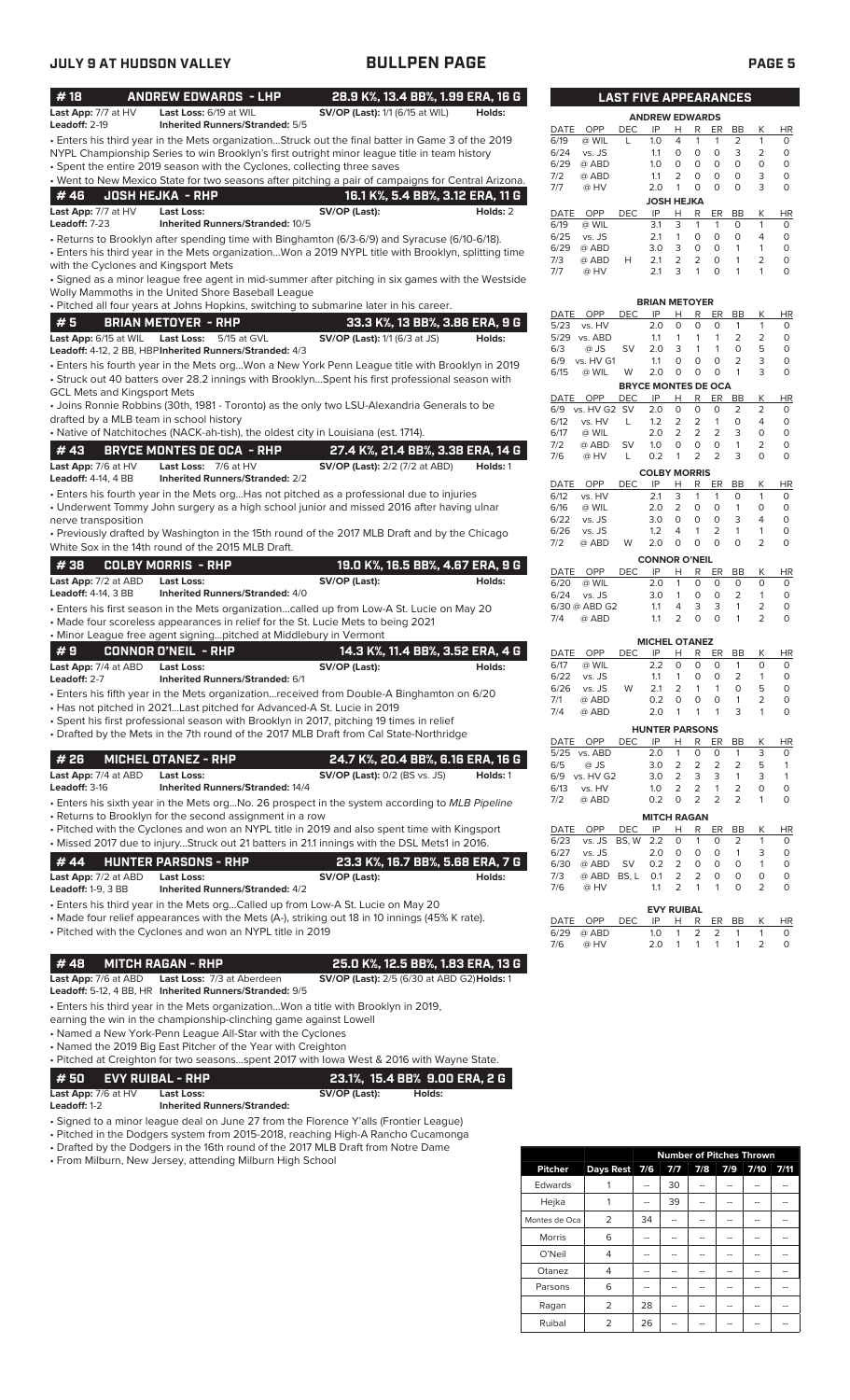# **JULY 9 AT HUDSON VALLEY HIGH/LOW & CHARTS PAGE 6**

| INDIVIDUAL PITCHING HIGHS                                                   |
|-----------------------------------------------------------------------------|
|                                                                             |
|                                                                             |
| Most Home Runs Allowed, Game4 (2x, Jose Butto, 6/6 at Jersey Shore)         |
|                                                                             |
| Most Strikeouts, Game, Reliever5 (3x, Michel Otanez, 6/26 vs. Jersey Shore) |
|                                                                             |
|                                                                             |
|                                                                             |
| Most Innings Pitched, Game 6 (6x, last: Justin Lasko, 7/3 at Aberdeen)      |
|                                                                             |
|                                                                             |
|                                                                             |

| TEAM PITCHING HIGHS                                                         |  |
|-----------------------------------------------------------------------------|--|
|                                                                             |  |
|                                                                             |  |
|                                                                             |  |
|                                                                             |  |
|                                                                             |  |
|                                                                             |  |
|                                                                             |  |
|                                                                             |  |
|                                                                             |  |
|                                                                             |  |
|                                                                             |  |
|                                                                             |  |
|                                                                             |  |
| Fewest Walks Allowed, Game  1 (4x, last, 7/7 at Hudson Valley - 10 innings) |  |
|                                                                             |  |
| Most Pitchers Used, Extra Innings 5 (5/23 vs. Hudson Valley - 12 innings)   |  |

|                          |                      |                             | <b>TEAM MISCELLANEOUS</b>                                                      |  |  |  |  |  |  |
|--------------------------|----------------------|-----------------------------|--------------------------------------------------------------------------------|--|--|--|--|--|--|
|                          |                      |                             |                                                                                |  |  |  |  |  |  |
|                          |                      |                             | Longest Game, Time, Extra-Inning Game3:30 (6/23 vs. Jersey Shore - 10 innings) |  |  |  |  |  |  |
|                          |                      |                             | Shortest Game, Time, Nine-Inning Game  2:20 (5/18 vs. Hudson Valley)           |  |  |  |  |  |  |
|                          |                      |                             |                                                                                |  |  |  |  |  |  |
|                          |                      |                             |                                                                                |  |  |  |  |  |  |
|                          |                      |                             |                                                                                |  |  |  |  |  |  |
|                          |                      |                             |                                                                                |  |  |  |  |  |  |
|                          |                      |                             |                                                                                |  |  |  |  |  |  |
|                          |                      |                             |                                                                                |  |  |  |  |  |  |
|                          |                      |                             |                                                                                |  |  |  |  |  |  |
|                          |                      |                             |                                                                                |  |  |  |  |  |  |
|                          |                      |                             |                                                                                |  |  |  |  |  |  |
|                          |                      |                             |                                                                                |  |  |  |  |  |  |
|                          | OUTFIELD ASSISTS (8) |                             | <b>RECORD BREAKDOWN</b>                                                        |  |  |  |  |  |  |
| <b>NAME</b>              | <b>TOTAL</b>         | (LAST)                      |                                                                                |  |  |  |  |  |  |
| Duplantis                | 4                    | 5/13 at GVL                 |                                                                                |  |  |  |  |  |  |
| Ashford<br>Molina        | 1<br>1               | 5/25 vs. ABD<br>5/21 vs. HV |                                                                                |  |  |  |  |  |  |
| Winaker                  | 1                    | 5/6 at ASH                  |                                                                                |  |  |  |  |  |  |
| <b>Bohanek</b>           | 1                    | 7/6 at HV                   |                                                                                |  |  |  |  |  |  |
|                          |                      |                             |                                                                                |  |  |  |  |  |  |
|                          |                      |                             |                                                                                |  |  |  |  |  |  |
|                          |                      |                             |                                                                                |  |  |  |  |  |  |
|                          |                      |                             |                                                                                |  |  |  |  |  |  |
|                          |                      |                             |                                                                                |  |  |  |  |  |  |
|                          | UNIFORM RECORDS      |                             |                                                                                |  |  |  |  |  |  |
|                          |                      | $3-3$                       |                                                                                |  |  |  |  |  |  |
| <b>Home White</b>        |                      |                             |                                                                                |  |  |  |  |  |  |
| <b>Road Gray</b>         |                      | $11 - 20$                   |                                                                                |  |  |  |  |  |  |
|                          |                      |                             |                                                                                |  |  |  |  |  |  |
| <b>Championship Gold</b> |                      | $4-9$                       |                                                                                |  |  |  |  |  |  |
|                          |                      |                             |                                                                                |  |  |  |  |  |  |
| <b>Coney Island</b>      |                      | $O-1$                       | Score 4 or More Runs15-12                                                      |  |  |  |  |  |  |
|                          |                      |                             |                                                                                |  |  |  |  |  |  |
|                          |                      |                             |                                                                                |  |  |  |  |  |  |
|                          |                      |                             | Do Not Allow a Home Run 11-12                                                  |  |  |  |  |  |  |
|                          |                      |                             | Hit More Home Runs 10-7                                                        |  |  |  |  |  |  |
|                          |                      |                             | Opponent Hits More HRs1-14                                                     |  |  |  |  |  |  |
|                          |                      |                             |                                                                                |  |  |  |  |  |  |
|                          |                      |                             |                                                                                |  |  |  |  |  |  |
|                          |                      |                             |                                                                                |  |  |  |  |  |  |
|                          |                      |                             |                                                                                |  |  |  |  |  |  |
|                          |                      |                             |                                                                                |  |  |  |  |  |  |
|                          |                      |                             |                                                                                |  |  |  |  |  |  |
|                          |                      |                             |                                                                                |  |  |  |  |  |  |
|                          |                      |                             | Opponent Scores First9-21                                                      |  |  |  |  |  |  |
|                          |                      |                             |                                                                                |  |  |  |  |  |  |
|                          |                      |                             |                                                                                |  |  |  |  |  |  |
|                          |                      |                             |                                                                                |  |  |  |  |  |  |
|                          |                      |                             |                                                                                |  |  |  |  |  |  |
|                          |                      |                             |                                                                                |  |  |  |  |  |  |
|                          |                      |                             |                                                                                |  |  |  |  |  |  |
|                          |                      |                             |                                                                                |  |  |  |  |  |  |
|                          |                      |                             |                                                                                |  |  |  |  |  |  |
|                          |                      |                             |                                                                                |  |  |  |  |  |  |
|                          |                      |                             |                                                                                |  |  |  |  |  |  |
|                          |                      |                             |                                                                                |  |  |  |  |  |  |
|                          | <b>EJECTIONS</b>     |                             |                                                                                |  |  |  |  |  |  |
| Name                     | <b>Umpire</b>        | Date                        |                                                                                |  |  |  |  |  |  |
|                          |                      |                             |                                                                                |  |  |  |  |  |  |

### **Name Umpire Date**

| <b>MISC. WINS</b>                   |
|-------------------------------------|
| Come from Behind Wins 10 (6/30 at a |

| Come from Behind Wins 10 (6/30 at ABD) |  |  |
|----------------------------------------|--|--|
| Wins in Last At-Bat4 (6/26 vs. JS)     |  |  |
| Walk-off Wins   2 (6/23 vs. JS)        |  |  |

| INDIVIDUAL BATTING HIGHS |                                                                             |  |  |  |  |  |
|--------------------------|-----------------------------------------------------------------------------|--|--|--|--|--|
|                          |                                                                             |  |  |  |  |  |
|                          |                                                                             |  |  |  |  |  |
|                          |                                                                             |  |  |  |  |  |
|                          |                                                                             |  |  |  |  |  |
|                          |                                                                             |  |  |  |  |  |
|                          |                                                                             |  |  |  |  |  |
|                          |                                                                             |  |  |  |  |  |
|                          | Home Runs, Consecutive Games Three games (2x, last: Luke Ritter, 6/18-6/21) |  |  |  |  |  |
|                          |                                                                             |  |  |  |  |  |
|                          |                                                                             |  |  |  |  |  |
|                          |                                                                             |  |  |  |  |  |
|                          |                                                                             |  |  |  |  |  |
|                          |                                                                             |  |  |  |  |  |
|                          |                                                                             |  |  |  |  |  |
|                          |                                                                             |  |  |  |  |  |
|                          | Most Extra-Base Hits, Game 3 (3x, Cody Bohanek, 6/15 at Wilmington)         |  |  |  |  |  |
|                          |                                                                             |  |  |  |  |  |
|                          | <b>TEAM BATTING HIGHS</b>                                                   |  |  |  |  |  |
|                          |                                                                             |  |  |  |  |  |
|                          |                                                                             |  |  |  |  |  |
|                          |                                                                             |  |  |  |  |  |
|                          |                                                                             |  |  |  |  |  |
|                          |                                                                             |  |  |  |  |  |
|                          |                                                                             |  |  |  |  |  |
|                          |                                                                             |  |  |  |  |  |
|                          |                                                                             |  |  |  |  |  |
|                          |                                                                             |  |  |  |  |  |
|                          |                                                                             |  |  |  |  |  |
|                          |                                                                             |  |  |  |  |  |
|                          |                                                                             |  |  |  |  |  |
|                          |                                                                             |  |  |  |  |  |
|                          |                                                                             |  |  |  |  |  |
|                          |                                                                             |  |  |  |  |  |
|                          |                                                                             |  |  |  |  |  |
|                          |                                                                             |  |  |  |  |  |
|                          |                                                                             |  |  |  |  |  |
|                          |                                                                             |  |  |  |  |  |

LOB, Extra Innings........................................................13 (6/23 vs. Jersey Shore - 10 innings) .3 (5x, 7/7 at Hudson Valley - 10 innings)

### **FIELDING**

Most Errors, Team, Game...............................................................................6 (5/7 at Asheville) .<br>2 (6x, last: Brett Baty, 6/11 vs. Hudson Valley)<br>3 (5/19 vs. Hudson Valley) Most Double Plays Turned, Nine-Inning Game.......................... 3 (5/19 vs. Hudson Valley) Consecutive Errorless Games, Team.

**STARTERS BY POSITION**

**C-** Alvarez (17), Uriarte (16), Mena (11), Senger (9)

**1B-** Genord (39), Ritter (5), Vasquez (5), Bohanek (3), Winaker (2)

**2B-** Ritter (37), Walters (12), Gonzalez (2), Tiberi (1), Struble (1), McNeil (1)

**3B-** Baty (40), Tiberi (7), Bohanek (6), Gonzalez (1)

**SS-** Mauricio (42), Bohanek (5), Walters (4), Gonzalez (3)

**LF-** Duplantis (29), Tiberi (12), Bohanek (4), Vasquez (3), Baty (3), Winaker (1), Ashford (1), Struble (1)

**CF-** Hernandez (20), Duplantis (17), Mangum (8), Hernandez (8), Molina (6), Ota (2),

Ashford (1) **RF-** Ashford (20), Molina (10), Struble (10), Bohanek (5), Winaker (4), Hernandez (4), Ota (1)

**DH-** Alvarez (16), Baty (7), Genord (5), Mauricio (5), Ritter (4), Bohanek (3), Tiberi (3), Hernandez (3), Senger (2), Mena (2), Walters (2), Mangum (1), Vasquez (1)

**STARTERS BY BATTING ORDER**

**1st -** Duplantis (42), Bohanek (4), Tiberi (2), Mangum (2), Struble (2), Ashford (1), McNeil (1)

**2nd -** Bohanek (14), Mauricio (10), Ashford (6), Mangum (5), Duplantis (4), Winaker (4), Tiberi (3), Walters (2), Alvarez (2), Strubble (2), Gonzalez (2), Ritter (1)

**3rd -** Mauricio (39), Baty (15)

**4th-** Baty (35), Ritter (9), Alvarez (9), Genord (1)

**5th-** Alvarez (23), Ritter (14), Genord (4), Senger (4), Ashford (3), Ota (2), Bohanek (2), Hernandez (1), Vasquez (1)

**6th-** Ritter (18), Genord (12), Ashford (7), Bohanek (3), Hernandez (3), Senger (3), Mena (2), Winaker (2), Ota (1), Tiberi (1), Uriarte (1)

**7th-** Genord (21), Tiberi (5), Bohanek (3), Gonzalez (3), Senger (3),Vasquez (3), Uriarte (3), Ashford (3), Ritter (3), Hernandez (2), Walters (2), Mena (2), Winaker (1)

**8th-** Tiberi (11), Hernandez (10), Genord (6), Walters (6), Mena (5), Uriarte (5), Vasquez (5), Ashford (2), Senger (1), Molina (1), Struble (1), Gonzalez (1)

**9th-** Molina (15), Hernandez (11), Walters (7), Uriarte (7), Struble (5), Mena (4), Mangum (2), Struble (2), Tiberi (1)

|             | <b>CATCHERS STEALING</b> |     |            |      | <b>MULTI-RUN INNINGS</b> |                     |  |  |  |
|-------------|--------------------------|-----|------------|------|--------------------------|---------------------|--|--|--|
| <b>Name</b> | CS                       | ATT | <b>PCT</b> | Runs | Times                    | Last                |  |  |  |
| Alvarez     | 5                        | 27  | 19%        | 6    |                          | 7th, 5/20 vs. HV    |  |  |  |
| Mena        |                          | 8   | 25%        | 5    | 4                        | 3rd, 6/30 at ABD G2 |  |  |  |
| Senger      | 2                        | 10  | 20%        | 4    | 4                        | 8th, 6/26 vs. JS    |  |  |  |
| Uriarte     | 10                       | 28  | 36%        | 3    | 19                       | 6th, 7/6 at HV      |  |  |  |
| Team        | 19                       | 73  | 26%        |      | 31                       | 4th, 7/6 at HV      |  |  |  |

|                                        |    | 2  | - 31 | <b>The Company of the Company</b> |                                                           |  |   | 5 6 7 8 9 10+ TOTALS |
|----------------------------------------|----|----|------|-----------------------------------|-----------------------------------------------------------|--|---|----------------------|
| OPPONENTS 28 36 50 40 22 30 21 35 16 5 |    |    |      |                                   |                                                           |  |   | 277                  |
| <b>BKLYN</b>                           | 30 | 19 |      |                                   | $20 \mid 32 \mid 22 \mid 29 \mid 25 \mid 32 \mid 14 \mid$ |  | 6 | 231                  |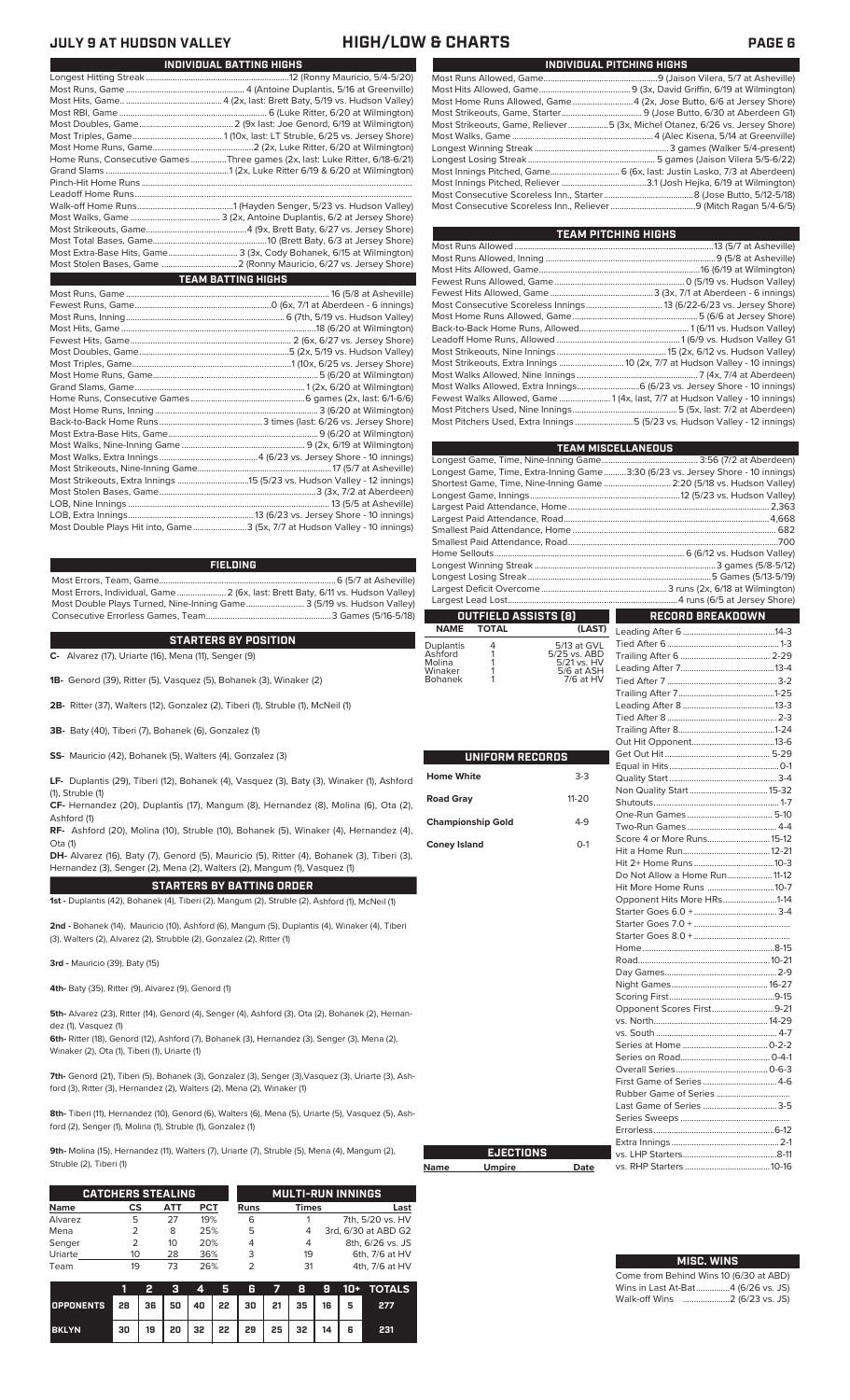57 DH 7/11 58 at Hudson Valley 4:35 p.m.

# **JULY 9 AT HUDSON VALLEY GAME BY GAME RESULTS**

|--|--|

|              | <b>GAME-BY-GAME RESULTS</b> |                                              |                |                      |                    |                        |                   |                                                                                                   |                                                    |                                              |              |                   |
|--------------|-----------------------------|----------------------------------------------|----------------|----------------------|--------------------|------------------------|-------------------|---------------------------------------------------------------------------------------------------|----------------------------------------------------|----------------------------------------------|--------------|-------------------|
| <b>DATE</b>  | GM#                         | <b>OPPONENT</b>                              | W-L/TIME SCORE |                      | <b>RECORD</b>      | <b>POSITION</b>        | GA/GB             | <b>WINNING PITCHER</b>                                                                            | <b>LOSING PITCHER</b>                              | <b>SAVE</b>                                  | <b>TIME</b>  | <b>ATTENDANCE</b> |
| 5/4          | $\overline{1}$              | at Asheville                                 | W              | $8 - 2$              | $1 - 0$            | T <sub>1st</sub>       | $+1$              | Josh Walker (1-0)                                                                                 | Blair Henley (0-1)                                 |                                              | 3:16         | 1,200             |
| 5/5          | 2                           | at Asheville                                 | L              | $6-1$                | $1 - 1$            | T <sub>2</sub> nd      | $-1$              | Chandler Casey (1-0)                                                                              | Jose Butto (1-0)                                   |                                              | 3:26         | 1,200             |
| 5/6          | 3                           | at Asheville                                 | L              | $11 - 4$             | $1 - 2$            | T3rd                   | $-2$              | Matt Ruppenthal (1-0)                                                                             | Oscar Rojas (0-1)                                  |                                              | 3:10         | 1,200             |
| 5/7          | 4                           | at Asheville                                 | L              | $13 - 7$             | $1 - 3$            | T3rd                   | -3                | R.J. Freure (1-0)                                                                                 | Jaison Vilera (0-1)                                |                                              | 3:44         | 1,200             |
| 5/8          | 5                           | at Asheville                                 | W              | $16-12$              | $2 - 3$            | T3rd                   | -3                | Alec Kisena (1-0)                                                                                 | Juan Pablo Lopez (1-0)                             |                                              | 3:52         | 1,200             |
| 5/9          |                             | at Asheville                                 |                |                      |                    |                        |                   | Cancelled due to non-COVID-related illness                                                        |                                                    |                                              |              |                   |
| 5/10         |                             | OFF DAY                                      |                |                      |                    |                        |                   |                                                                                                   |                                                    |                                              |              |                   |
| 5/11         | 6                           | at Greenville                                | W              | $6-1$                | $3-3$              | 2 <sub>nd</sub>        | $-2.5$            | Josh Walker (2-0)                                                                                 | Jay Groome (0-2)                                   |                                              | 3:00         | 1,995             |
| 5/12         | $\overline{7}$              | at Greenville                                | W              | $3-2$<br>$8 - 2$     | $4 - 3$            | 2 <sub>nd</sub>        | $-1.5$            | Brian Metoyer (1-0)                                                                               | Yusniel Padron-Artilles (0-2)<br>Oscar Rojas (0-2) | Mitch Ragan (1)                              | 3:14         | 1,819             |
| 5/13<br>5/14 | 8<br>9                      | at Greenville<br>at Greenville               | L<br>L         | $5-1$                | $4 - 4$<br>$4 - 5$ | 2 <sub>nd</sub><br>4th | $-2.5$<br>$-2.5$  | Chris Murphy (1-1)<br>Brayan Bello (2-0)                                                          | Alec Kisena (1-1)                                  |                                              | 3:21<br>2:54 | 2,485<br>2,732    |
| 5/15         | 10                          | at Greenville                                | L              | $8 - 4$              | $4-6$              | 4th                    | $-3.5$            | Yorvin Pantoja (1-0)                                                                              | Brian Metoyer (1-1)                                |                                              | 2:52         | 2,883             |
| 5/16         | 11                          | at Greenville                                | L              | $10-9$               | $4 - 7$            | 4th                    | $-3.5$            | Jake Wallace (1-0)                                                                                | Eric Orze (0-1)                                    |                                              | 3:09         | 2,818             |
| 5/17         |                             | OFF DAY                                      |                |                      |                    |                        |                   |                                                                                                   |                                                    |                                              |              |                   |
| 5/18         | 12                          | <b>Hudson Valley</b>                         | г              | $4 - 3$              | 4-8                | 5th                    | $-4.5$            | Zach Greene (1-1)                                                                                 | Andrew Edwards (0-1)                               |                                              | 2:29         | 1,315             |
| 5/19         | 13                          | <b>Hudson Valley</b>                         | w              | $14-0$               | $5-8$              | 5th                    | $-3.5$            | Allan Winans (1-0)                                                                                | Jhony Brito (0-1)                                  |                                              | 3:01         | 810               |
| 5/20         | 14                          | <b>Hudson Valley</b>                         | L              | 6-1                  | $5-9$              | 5th                    | $-3.5$            | Luis Medina (2-0)                                                                                 | Jaison Vilera (0-2)                                |                                              | 2:42         | 682               |
| 5/21         | 15                          | <b>Hudson Valley</b>                         | W              | 4-1                  | $6-9$              | 5th                    | $-3.5$            | Josh Walker (3-0)                                                                                 | Josh Maciejewski (2-1)                             | Eric Orze (1)                                | 2:33         | 998               |
| 5/22         | 16                          | <b>Hudson Valley</b>                         | L              | $5-3$                | 6-10               | 5th                    | -4.5              | Ken Waldichuk (1-0)                                                                               | Cam Opp (0-1)                                      |                                              | 3:14         | 1,624             |
| 5/23         | 17                          | <b>Hudson Valley</b>                         | W              | $6-5(12)$            | $7-10$             | 5th                    | $-3.5$            | Josh Hejka (1-0)                                                                                  | Zach Greene (1-2)                                  |                                              | 3:24         | 1,261             |
| 5/24         |                             | OFF DAY                                      |                |                      |                    |                        |                   |                                                                                                   |                                                    |                                              |              |                   |
| 5/25         | 18                          | Aberdeen                                     | L              | $8-1$                | $7 - 11$           | 5th                    | $-4.5$            | Drew Rom (2-0)                                                                                    | Oscar Rojas (0-3)                                  |                                              | 2:52         | 861               |
| 5/26         | 19                          | Aberdeen                                     |                |                      |                    |                        |                   | 5/26 game postponed due to rain, makeup scheduled for doubleheader 5/27                           |                                                    |                                              |              |                   |
| 5/27         | 19                          | Aberdeen                                     | L              | $6-2(7)$             | $7-12$             | 5th                    | $-5.5$            | Grayson Rodriguez (3-0)                                                                           | Jaison Vilera (0-3)                                |                                              | 2:14         |                   |
| 5/28         | 20<br>21                    | Aberdeen<br>Aberdeen                         | L              | $10-1(7)$            | $7-13$             | 5th                    | $-6.5$            | Morgan McSweeney (2-0)<br>5/28 game postponed due to rain, makeup scheduled for doubleheader 8/25 | Cam Opp (0-2)                                      |                                              | 2:37         | 926               |
| 5/29         | 21                          | Aberdeen                                     | г              | $4-1$                | $7 - 14$           | 5th                    | $-7.5$            | <b>Garrett Stallings (3-1)</b>                                                                    | Alec Kisena (1-2)                                  | Connor Gillispie (1)                         | 2:52         | 1,509             |
| 5/30         | 22                          | Aberdeen                                     |                |                      |                    |                        |                   | 5/30 game posted to a later date to be determined                                                 |                                                    |                                              |              |                   |
| 5/31         |                             | OFF DAY                                      |                |                      |                    |                        |                   |                                                                                                   |                                                    |                                              |              |                   |
|              |                             |                                              |                |                      |                    |                        |                   | MAY [7-14]                                                                                        |                                                    |                                              |              |                   |
| 6/1          | 22                          | at Jersey Shore                              | W              | $11 - 5$             | $8-14$             | T4th                   | $-7.5$            | Jose Butto (1-1)                                                                                  | Josh Hendrickson (0-1)                             |                                              | 3:03         | 2,077             |
| 6/2          | 23                          | at Jersey Shore                              | L              | $4-1$                | $8 - 15$           | 5th                    | $-8.5$            | Carlo Reyes (1-0)                                                                                 | Justin Lasko (0-1)                                 | Blake Brown (1)                              | 2:44         | 1,591             |
| 6/3          | 24                          | at Jersey Shore                              | W              | $6 - 4$              | $9 - 15$           | 4th                    | $-8.5$            | Bryce Montes de Oca (1-0)                                                                         | Jack Perkins (0-1)                                 | Brian Metoyer (1)                            | 3:15         | 1,473             |
| 6/4          | 25                          | at Jersey Shore                              | L              | $5-4(7)$             | $9-16$             | 5th                    | $-9.0$            | Aneurys Zabala (2-2)                                                                              | Allan Winans (1-1)                                 |                                              | 2:12         | 2,399             |
| 6/5          | 26                          | at Jersey Shore                              | L              | $5 - 4$              | $9 - 17$           | 5th                    | $-9.0$            | Mike Adams (1-1)                                                                                  | Mitch Ragan (0-1)                                  |                                              | 2:36         | 2,122             |
| 6/6          | 27                          | at Jersey Shore                              | L              | $11-6$               | $9-18$             | 5th                    | $-9.5$            | Nick Lackney (1-0)                                                                                | Jose Butto (1-2)                                   |                                              | 3:31         | 2,041             |
| 6/7          |                             | OFF DAY                                      |                |                      |                    |                        |                   |                                                                                                   |                                                    |                                              |              |                   |
| 6/9          | 28<br>29                    | <b>Hudson Valley</b><br><b>Hudson Valley</b> | L<br>W         | $3-2(7)$<br>$5-3(7)$ | $9-19$<br>10-19    | 5th<br>5th             | $-10.5$<br>$-9.5$ | Tanner Myatt (1-0)<br>Eric Orze (1-1)                                                             | Justin Lasko (0-2)<br>Luis Medina (2-1)            | Justin Wilson (1)<br>Bryce Montes de Oca (1) | 2:22<br>2:02 | 1,211             |
| 6/10         | 30                          | <b>Hudson Valley</b>                         | L              | $1 - 0$              | 10-20              | 5th                    | $-9.5$            | <b>Barrett Loseke (2-1)</b>                                                                       | Cam Opp (0-3)                                      | Zach Greene (1)                              | 2:37         | 1,396             |
| 6/11         | 31                          | <b>Hudson Valley</b>                         | г              | $8-0$                | $10 - 21$          | 5th                    | $-9.5$            | Ken Waldichuk (2-0)                                                                               | Jaison Vilera (0-4)                                |                                              | 3:06         | 1,597             |
| 6/12         | 32                          | <b>Hudson Valley</b>                         | г              | $5 - 4$              | 10-22              | 5th                    | $-9.5$            | Nelson Alvarez (2-0)                                                                              | Bryce Montes de Oca (1-1)                          | Justin Wilson (2)                            | 3:22         | 2,194             |
| 6/13         | 33                          | <b>Hudson Valley</b>                         | г              | 5-0                  | $10 - 23$          | 5th                    | $-9.5$            | Hayden Wesneski (1-1)                                                                             | Allan Winans (1-2)                                 |                                              | 2:50         | 1,749             |
| 6/14         |                             | OFF DAY                                      |                |                      |                    |                        |                   |                                                                                                   |                                                    |                                              |              |                   |
| 6/15         | 34                          | at Wilmington                                | W              | $3-1$                | $11 - 23$          | 5th                    | $-8.5$            | Brian Metoyer (2-1)                                                                               | Zach Brzykcy (2-1)                                 | Andrew Edwards (1)                           | 2:21         | 1,188             |
| 6/16         | 35                          | at Wilmington                                | L              | $5 - 2$              | $11 - 24$          | 5th                    | $-9.5$            | Amos Willingham (1-0)                                                                             | Eric Orze (1-2)                                    | Reid Schaller (3)                            | 2:51         | 700               |
| 6/17         | 36                          | at Wilmington                                | L              | $8 - 4$              | $11 - 25$          | 5th                    | $-10.5$           | Joan Adon (3-1)                                                                                   | Alec Kisena (1-3)                                  |                                              | 2:54         | 1,009             |
| 6/18         | 37                          | at Wilmington                                | W              | $7 - 5$              | $12 - 25$          | 5th                    | $-10$             | Mitch Ragan (1-1)                                                                                 | Reid Schaller (1-1)                                |                                              | 2:52         | 2,565             |
| 6/19         | 38                          | at Wilmington                                | L              | $9 - 8$              | $12 - 26$          | 5th                    | $-11$             | Christian Vann (2-0)                                                                              | Andrew Edwards (0-2)                               |                                              | 3:26         | 1,899             |
| 6/20         | 39                          | at Wilmington                                | W              | $13-1$               | $13 - 26$          | 5th                    | $-11$             | Justin Lasko (1-2)                                                                                | Alfonso Hernanndez (0-1)                           |                                              | 2:44         | 2,722             |
| 6/21<br>6/22 | 40                          | OFF DAY<br><b>Jersey Shore</b>               | L              | 7-5                  | 13-27              | 5th                    | -12               | Manuel Silva (1-0)                                                                                | Jaison Vilera (0-5)                                | Aneurys Zabala (3)                           | 3:01         | 2,307             |
| 6/23         | 41                          | <b>Jersey Shore</b>                          | W              | 3-2 (10)             | 14-27              | 5th                    | $-12$             | Mitch Ragan (2-1)                                                                                 | Andrew Brown (2-2)                                 |                                              | 3:30         | 1,595             |
| 6/24         | 42                          | <b>Jersey Shore</b>                          | L              | 3-0                  | 14-28              | 5th                    | $-13$             | Kevin Gowdy (2-3)                                                                                 | Jose Butto (1-3)                                   | Blake Brown (2)                              | 2:52         | 1,906             |
| 6/25         | 43                          | <b>Jersey Shore</b>                          | W              | $7-2$                | 15-28              | 5th                    | -13               | Cam Opp (1-3)                                                                                     | Jonathan Hughes (2-3)                              |                                              | 2:44         | 2,194             |
| 6/26         | 44                          | <b>Jersey Shore</b>                          | W              | $8-5$                | 16-28              | 5th                    | $-13$             | <b>Michel Otanez (1-0)</b>                                                                        | Mark Potter (0-2)                                  |                                              | 3:13         | 2,363             |
| 6/27         | 45                          | <b>Jersey Shore</b>                          | L              | $3-0$                | 16-29              | 5th                    | $-13$             | Dominic Pipkin (2-0)                                                                              | Justin Lasko (1-3)                                 | Blake Brown (3)                              | 2:43         | 2,253             |
| 6/28         |                             | OFF DAY                                      |                |                      |                    |                        |                   |                                                                                                   |                                                    |                                              |              |                   |
| 6/29         | 46                          | at Aberdeen                                  | L              | $7 - 3$              | 16-30              | 5th                    | $-14$             | Garrett Stallings (4-3)                                                                           | Alec Kisena (1-4)                                  | Garrett Farmer (4)                           | 2:40         | 1,347             |
| 6/30         | 47                          | at Aberdeen                                  | L              | $2-1(7)$             | 16-31              | 5th                    | $-14.5$           | Clayton McGinness (1-1)                                                                           | Jose Butto (1-4)                                   | Logan Gillaspie (1)                          | 1:53         |                   |
|              | 48                          | at Aberdeen                                  | W              | $7-6(7)$             | $17 - 31$          | 5th                    | $-14.5$           | Jaison Vilera (1-5)                                                                               | Kade Strowd (0-2)                                  | Mitch Ragan (2)                              | 2:31         | 2,405             |
|              |                             |                                              |                |                      |                    |                        |                   | <b>JUNE (10-17)</b>                                                                               |                                                    |                                              |              |                   |
| 7/1          | 49                          | at Aberdeen                                  | L              | $2-0(6)$             | 17-32              | 5th                    | $-15$             | Drew Rom (5-0)                                                                                    | Cam (1-4)                                          |                                              | 1:50         | 1,077             |
| 7/2          | 50                          | at Aberdeen                                  | W              | $6 - 5$              | 18-32              | 5th                    | $-14$             | Colby Morris (1-0)                                                                                | Connor Gillispie (4-4)                             | Bryce Montes de Oca (2)                      | 3:56         | 2,004             |
| 7/3          | 51                          | at Aberdeen                                  | L              | $4 - 3$              | 18-33              | 5th                    | $-14.5$           | Xavier Moore (1-0)                                                                                | Mitch Ragan (2-2)                                  |                                              | 3:00         | 4,668             |
| 7/4<br>7/5   | 52                          | at Aberdeen<br>OFF DAY                       | L              | $7 - 2$              | 18-34              | 5th                    | $-15.5$           | Garrett Stallings (5-3)                                                                           | Alec Kisena (1-5)                                  |                                              | 2:31         | 3,001             |
| 7/6          | 53                          | at Hudson Valley                             | L              | $9 - 7$              | 18-35              | 5th                    | $-16.5$           | Charlie Ruegger (4-4)                                                                             | Bryce Montes de Oca (1-2)                          | Derek Craft (2)                              | 3:15         | 1,687             |
| 7/7          | 54                          | at Hudson Valley                             | L              | $3-2(10)$            | 18-36              | 5th                    | $-17.5$           | Barrett Loseke (3-1)                                                                              | Josh Hejka (1-1)                                   |                                              | 2:55         | 2,688             |
| 7/8          | 55                          | at Hudson Valley                             | 7:05 p.m.      |                      |                    |                        |                   | Game postponed due to rain, doubleheader scheduled for 7/10                                       |                                                    |                                              |              |                   |
| 7/9          | 55                          | at Hudson Valley                             | 7:05 p.m.      |                      |                    |                        |                   |                                                                                                   |                                                    |                                              |              |                   |
| 7/10         | 56                          | at Hudson Valley 4:05 p.m.                   |                |                      |                    |                        |                   |                                                                                                   |                                                    |                                              |              |                   |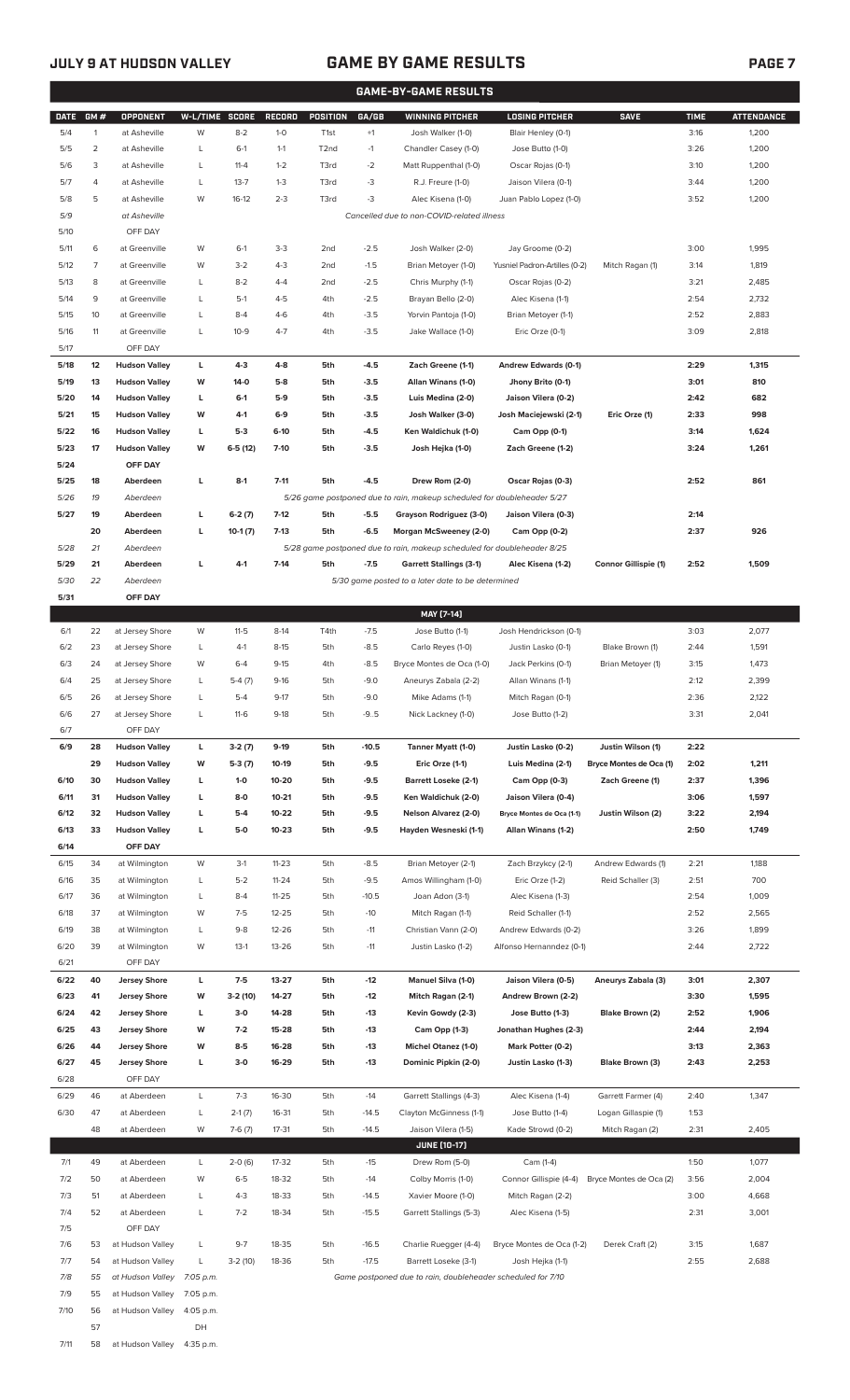# **JULY 9 AT HUDSON VALLEY GAME-BY-GAME PAGE 8**

| <b>DATE</b>  | GM#        | OPPONENT                                     | W-L/TIME SCORE         | RECORD<br>POSITION | GA/GB | <b>WINNING PITCHER</b> | <b>LOSING PITCHER</b> | <b>SAVE</b> | <b>TIME</b> | <b>ATTENDANCE</b> |
|--------------|------------|----------------------------------------------|------------------------|--------------------|-------|------------------------|-----------------------|-------------|-------------|-------------------|
| 7/12         |            | OFF DAY                                      |                        |                    |       |                        |                       |             |             |                   |
| 7/13         | 59         | <b>Jersey Shore</b>                          | 6:30 p.m.              |                    |       |                        |                       |             |             |                   |
| 7/14         | 60         | <b>Jersey Shore</b>                          | 6:30 p.m.              |                    |       |                        |                       |             |             |                   |
| 7/15<br>7/16 | 61<br>62   | <b>Jersey Shore</b><br><b>Jersey Shore</b>   | 6:30 p.m.<br>7:00 p.m. |                    |       |                        |                       |             |             |                   |
| 7/17         | 63         | <b>Jersey Shore</b>                          | 6:00 p.m.              |                    |       |                        |                       |             |             |                   |
| 7/18         | 64         | <b>Jersey Shore</b>                          | 4:00 p.m.              |                    |       |                        |                       |             |             |                   |
| 7/19         |            | OFF DAY                                      |                        |                    |       |                        |                       |             |             |                   |
| 7/20         | 65         | Wilmington                                   | 6:30 p.m.              |                    |       |                        |                       |             |             |                   |
| 7/21         | 66         | Wilmington                                   | 6:30 p.m.              |                    |       |                        |                       |             |             |                   |
| 7/22         | 67         | Wilmington                                   | 6:30 p.m.              |                    |       |                        |                       |             |             |                   |
| 7/23         | 68         | Wilmington                                   | 7:00 p.m.              |                    |       |                        |                       |             |             |                   |
| 7/24         | 69         | Wilmington                                   | 6:00 p.m.              |                    |       |                        |                       |             |             |                   |
| 7/25         | 70         | Wilmington                                   | 4:00 p.m.              |                    |       |                        |                       |             |             |                   |
| 7/26         |            | OFF DAY                                      |                        |                    |       |                        |                       |             |             |                   |
| 7/27         | $71$       | at Jersey Shore                              | 7:05 p.m.              |                    |       |                        |                       |             |             |                   |
| $7/28$       | 72         | at Jersey Shore                              | 7:05 p.m.              |                    |       |                        |                       |             |             |                   |
| 7/29         | 73         | at Jersey Shore                              | 7:05 p.m.              |                    |       |                        |                       |             |             |                   |
| 7/30         | 74         | at Jersey Shore                              | 7:05 p.m.              |                    |       |                        |                       |             |             |                   |
| 7/31         | 75         | at Jersey Shore                              | 7:05 p.m.              |                    |       |                        |                       |             |             |                   |
|              |            |                                              |                        |                    |       | <b>JULY</b> [1-5]      |                       |             |             |                   |
| 8/1          | 76         | at Jersey Shore                              | 1:05 p.m.              |                    |       |                        |                       |             |             |                   |
| 8/2          |            | OFF DAY                                      |                        |                    |       |                        |                       |             |             |                   |
| 8/3<br>8/4   | 77<br>78   | <b>Hudson Valley</b><br><b>Hudson Valley</b> | 6:30 p.m.<br>6:30 p.m. |                    |       |                        |                       |             |             |                   |
| 8/5          | 79         | <b>Hudson Valley</b>                         | 6:30 p.m.              |                    |       |                        |                       |             |             |                   |
| 8/6          | 80         | <b>Hudson Valley</b>                         | 7:00 p.m.              |                    |       |                        |                       |             |             |                   |
| 8/7          | 81         | <b>Hudson Valley</b>                         | 6:00 p.m.              |                    |       |                        |                       |             |             |                   |
| 8/8          | 82         | <b>Hudson Valley</b>                         | 4:00 p.m.              |                    |       |                        |                       |             |             |                   |
| 8/9          |            | OFF DAY                                      |                        |                    |       |                        |                       |             |             |                   |
| 8/10         | 83         | at Wilmington                                | 7:05 p.m.              |                    |       |                        |                       |             |             |                   |
| 8/11         | 84         | at Wilmington                                | 7:05 p.m.              |                    |       |                        |                       |             |             |                   |
| 8/12         | 85         | at Wilmington                                | 7:05 p.m.              |                    |       |                        |                       |             |             |                   |
| 8/13         | 86         | at Wilmington                                | 7:05 p.m.              |                    |       |                        |                       |             |             |                   |
| 8/14         | 87         | at Wilmington                                | 6:05 p.m.              |                    |       |                        |                       |             |             |                   |
| 8/15         | 88         | at Wilmington                                | 1:05 p.m.              |                    |       |                        |                       |             |             |                   |
| 8/16         |            | OFF DAY                                      |                        |                    |       |                        |                       |             |             |                   |
| 8/17         | 89         | at Hudson Valley                             | 7:05 p.m.              |                    |       |                        |                       |             |             |                   |
| 8/18         | 90         | at Hudson Valley                             | 7:05 p.m.              |                    |       |                        |                       |             |             |                   |
| 8/19         | 91         | at Hudson Valley                             | 7:05 p.m.              |                    |       |                        |                       |             |             |                   |
| 8/20         | 92         | at Hudson Valley                             | 7:05 p.m.              |                    |       |                        |                       |             |             |                   |
| 8/21         | 93         | at Hudson Valley                             | 6:05 p.m.              |                    |       |                        |                       |             |             |                   |
| 8/22<br>8/23 | 94         | at Hudson Valley<br>OFF DAY                  | 4:35 p.m.              |                    |       |                        |                       |             |             |                   |
| 8/24         | 95         | Aberdeen                                     | 6:30 p.m.              |                    |       |                        |                       |             |             |                   |
| 8/25         | 96         | Aberdeen                                     | 5:00 p.m.              |                    |       |                        |                       |             |             |                   |
|              | 97         | Aberdeen                                     | DH                     |                    |       |                        |                       |             |             |                   |
| 8/26         | 98         | Aberdeen                                     | 6:30 p.m.              |                    |       |                        |                       |             |             |                   |
| 8/27         | 99         | Aberdeen                                     | 7:00 p.m.              |                    |       |                        |                       |             |             |                   |
| 8/28         | 100        | Aberdeen                                     | 6:00 p.m.              |                    |       |                        |                       |             |             |                   |
| 8/29         | 101        | Aberdeen                                     | 4:00 p.m.              |                    |       |                        |                       |             |             |                   |
| 8/30         |            | OFF DAY                                      |                        |                    |       |                        |                       |             |             |                   |
| 8/31         | 102        | Wilmington                                   | 6:30 p.m.              |                    |       |                        |                       |             |             |                   |
|              |            |                                              |                        |                    |       | AUGUST (0-0)           |                       |             |             |                   |
| 9/1          | 103        | Wilmington                                   | 6:30 p.m.              |                    |       |                        |                       |             |             |                   |
| 9/2<br>9/3   | 104<br>105 | Wilmington                                   | 6:30 p.m.              |                    |       |                        |                       |             |             |                   |
| 9/4          | 106        | Wilmington<br>Wilmington                     | 7:00 p.m.<br>6:00 p.m. |                    |       |                        |                       |             |             |                   |
| 9/5          | 107        | Wilmington                                   | 4:00 p.m.              |                    |       |                        |                       |             |             |                   |
| 9/6          |            | OFF DAY                                      |                        |                    |       |                        |                       |             |             |                   |
| 9/7          | 108        | at Hudson Valley                             | 7:05 p.m.              |                    |       |                        |                       |             |             |                   |
| 9/8          | 109        | at Hudson Valley                             | 7:05 p.m.              |                    |       |                        |                       |             |             |                   |
| 9/9          | 110        | at Hudson Valley                             | 7:05 p.m.              |                    |       |                        |                       |             |             |                   |
| 9/10         | 111        | at Hudson Valley                             | 7:05 p.m.              |                    |       |                        |                       |             |             |                   |
| 9/11         | 112        | at Hudson Valley                             | 6:05 p.m.              |                    |       |                        |                       |             |             |                   |
| 9/12         | 113        | at Hudson Valley                             | 4:35 p.m.              |                    |       |                        |                       |             |             |                   |
| 9/13         |            | OFF DAY                                      |                        |                    |       |                        |                       |             |             |                   |
| 9/14         | 114        | <b>Jersey Shore</b>                          | 6:30 p.m.              |                    |       |                        |                       |             |             |                   |
| 9/15         | 115        | <b>Jersey Shore</b>                          | 6:30 p.m.              |                    |       |                        |                       |             |             |                   |
| 9/16         | 116        | <b>Jersey Shore</b>                          | 6:30 p.m.              |                    |       |                        |                       |             |             |                   |
| 9/17         | 117        | <b>Jersey Shore</b>                          | 7:00 p.m.              |                    |       |                        |                       |             |             |                   |
| 9/18<br>9/19 | 118<br>119 | <b>Jersey Shore</b><br><b>Jersey Shore</b>   | 4:00 p.m.<br>1:00 p.m. |                    |       |                        |                       |             |             |                   |
|              |            |                                              |                        |                    |       |                        |                       |             |             |                   |

**SEPTEMBER (0-0)**